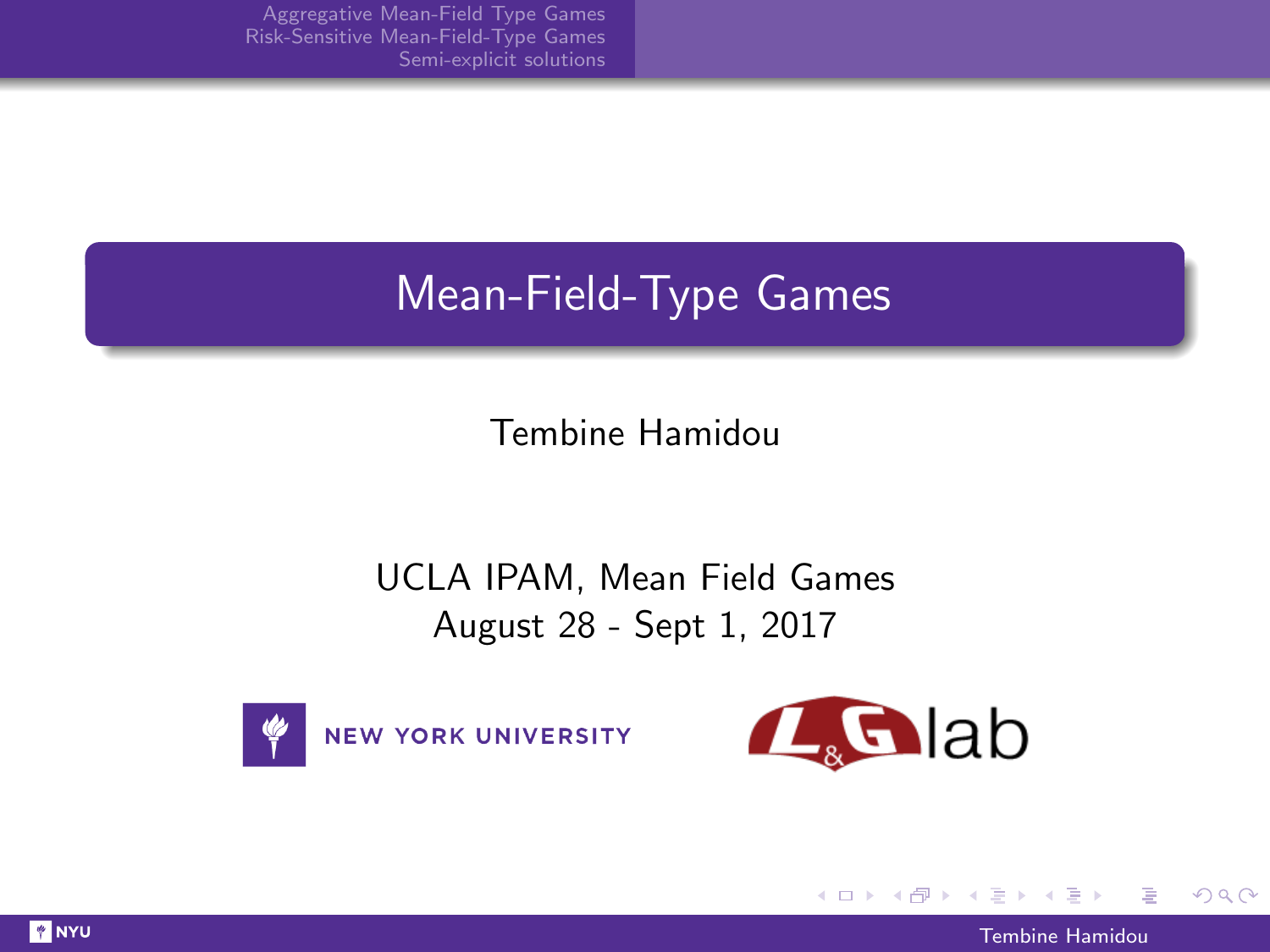### <span id="page-1-0"></span>Acknowledgment

- Collaborators:
	- Quanyan Zhu, Jian Gao, Yida Xu, Michail Smyrnakis, Massa Ndong, Julian Barreiro-Gomez,
	- Eitan Altman (INRIA), Tamer Başar (UIUC), Jean-Yves LeBoudec (EPFL), Alain Bensoussan (UT), Boualem Djehiche (KTH), Daurio Bauso (Sheffield)
- We appreciate support from U.S. Air Force Office of Scientific Research under grant number FA9550-17-1-0259.

つひひ

イロト イ母 トイヨ トイヨー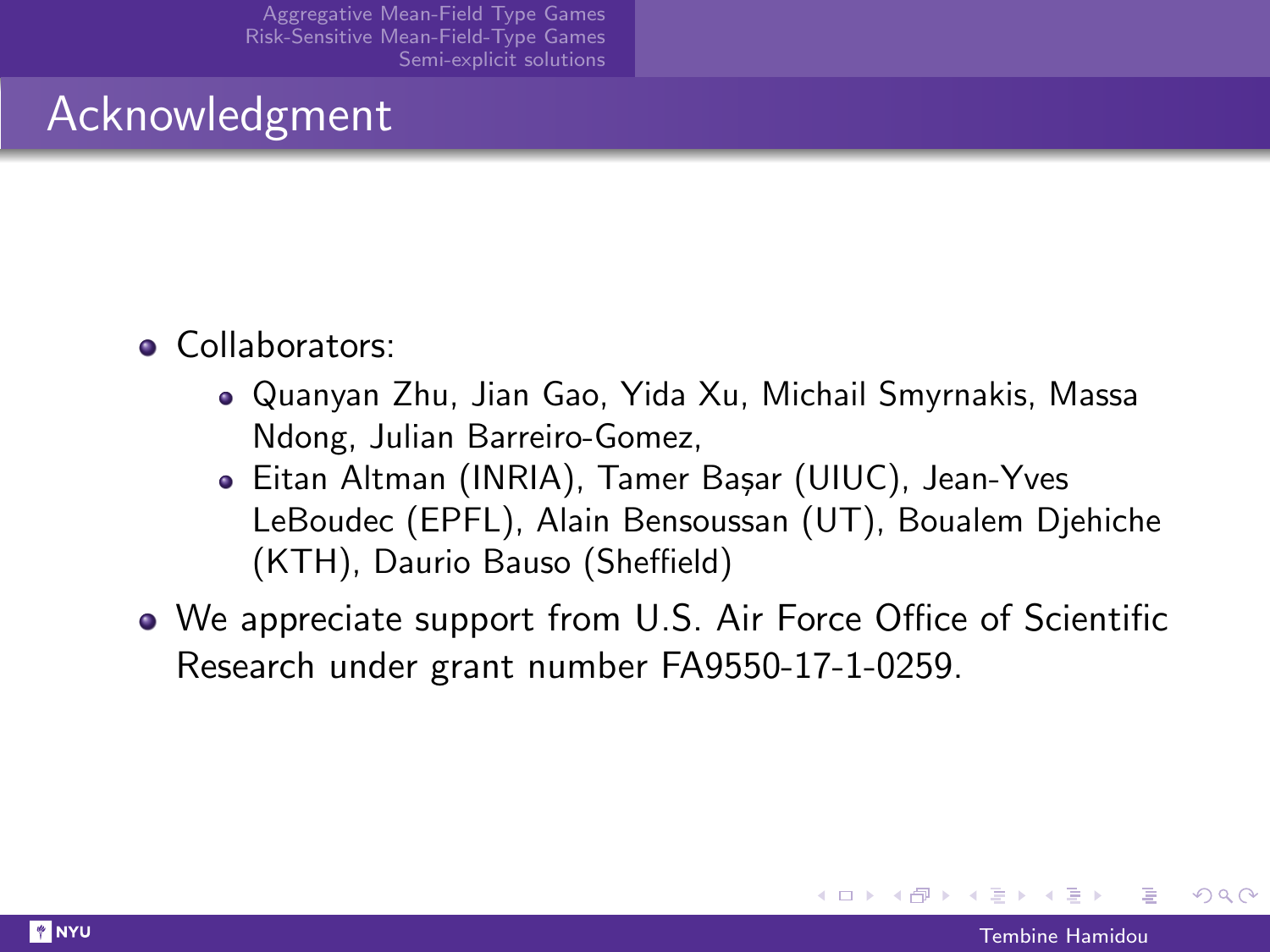<span id="page-2-0"></span>Games in Strategic/Normal Form

Strategic-form games $<sup>1</sup>$ </sup>

- set of agents
- set of actions for each agent
- objective (pay-off) functions for each agent

the payoff function is determined by the realized action profile.

**Payoff:** 
$$
r_j(a_1, a_2, \ldots), j \in \{1, 2, \ldots\}
$$

**Equilibrium:**  $r_j(a_1^*, a_2^*, \ldots) = \max_{a_1, a_2, \ldots} a_n^*$ max  $r_j(a_1^*, \ldots, a_{j-1}^*, a_j, a_{j+1}^*, \ldots),$  $j \in \{1, 2, \ldots\}$ 

1 Cournot 1838, Bertrand 1883, Borel 1921, Edgeworth'25, von Neuma[nn'2](#page-1-0)8[, Fi](#page-3-0)[sh](#page-1-0)[er'3](#page-2-0)[0,](#page-3-0) [Sta](#page-0-0)[ck](#page-8-0)[el](#page-9-0)[berg](#page-0-0)['3](#page-8-0)[4,](#page-9-0) Ville'38, Nash'50, Isaacs'65, Hamilton'67, etc イロト イ押ト イミト イミト

つひひ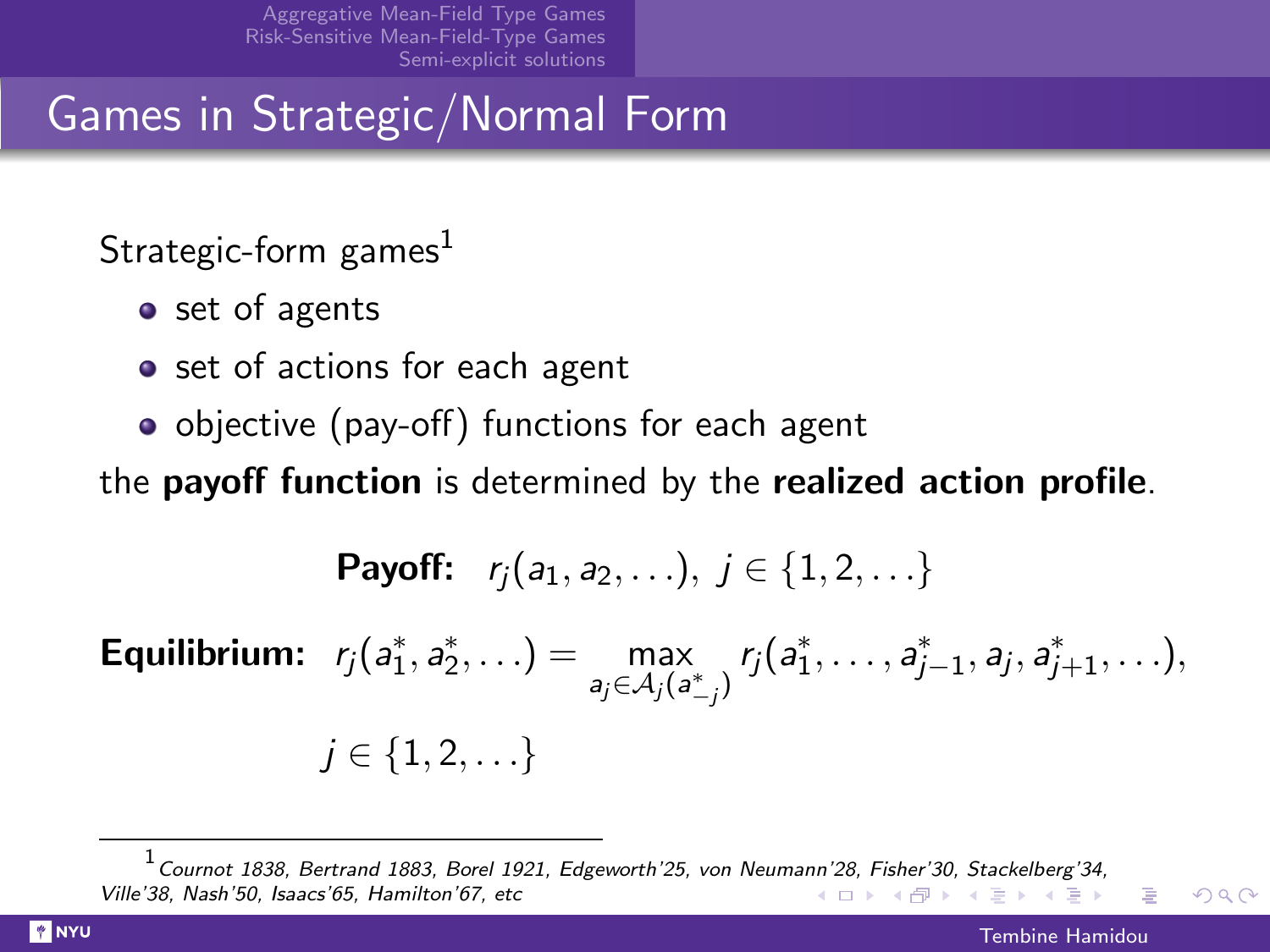## <span id="page-3-0"></span>State dependence

State-dependent strategic-form games:

- set of states.
- set of agents,
- set of actions for each agent (may depend on the state),
- objective (pay-off) functions for each agent.

The **payoff function** is determined by the realized **state-action** profile.

**Payoff:** 
$$
r_j(s, a_1, a_2, \ldots), j \in \{1, 2, \ldots\}
$$

Shapley, L. S. (1953). Stochastic games. PNAS 39 (10): 1095-1100

つひひ

イロト イ押ト イヨト イヨト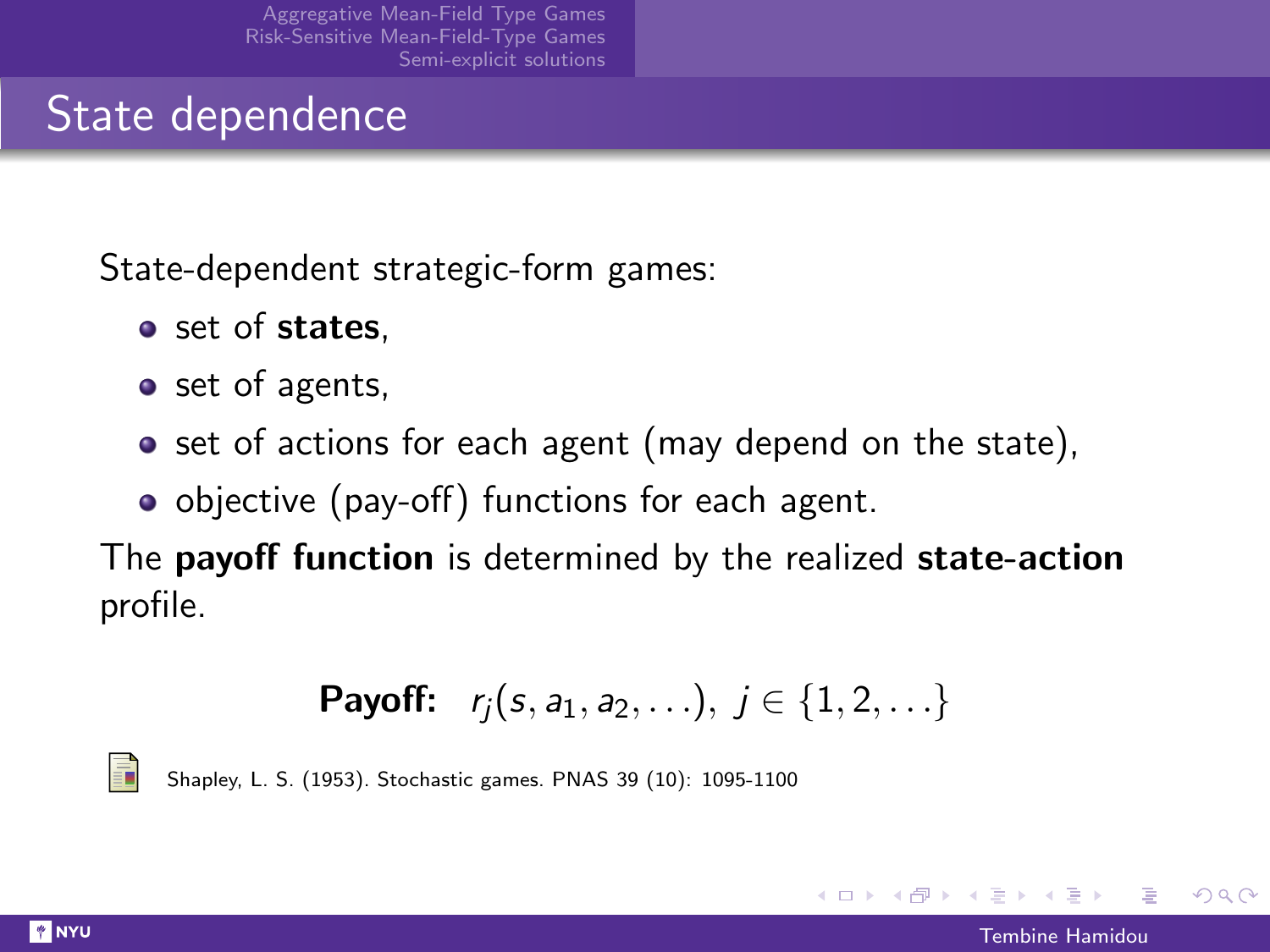## Mean-Field Games

**Infinite number of agents:** Borel 1921, Volterra'26, von Neumann'44, Nash'51,

Wardrop'52, Aumann'64, Selten'70, Schmeidler'73, Dubey et al.'80, etc

- Discrete-time/state mean-field games:
	- Jovanovic'82, Jovanovic & Rosenthal'88, Bergins & Bernhardt'92, Weibull& Bena¨ım'03-, Weintraub, Benkard, Van Roy'05-, Sandholm '06-, Adlaska, Johari, Goldsmith'08-, Bena¨ım & Le Boudec'08-, Gast, Gaujal'09, Bardenave'09-, Gomes, Mohr & Souza'10-, Elliott'12-, etc
- Continuous-time mean-field games
	- Benamou & Brenier'00-, Huang, Caines, Malhame'03-, Lasry & Lions'06-, Kotelenez & Kurtz'07-, Li & Zhang'08-, Buckdahn, Djehiche, Li and Peng'09-, Gueant'09-, Gomes et al.'09-, Yin, Mehta, Meyn, and Shanbhag'10, Djehiche et al' 10, Feng et al.'10-, Dogbe'10-, Achdou et al.'10-, LaChapelle'10-, Zhu, Basar'11, Bardi'12, Bensoussan, Sung, Yam, Yung'12-, Kolokoltsov'12-, Carmona & Delarue'12-,Gangbo & Swiech'14-,etc

common assumptions: Indistinguishability per class+large number of agents+regularity

つひひ

イロメ イ母メ イヨメ イヨメ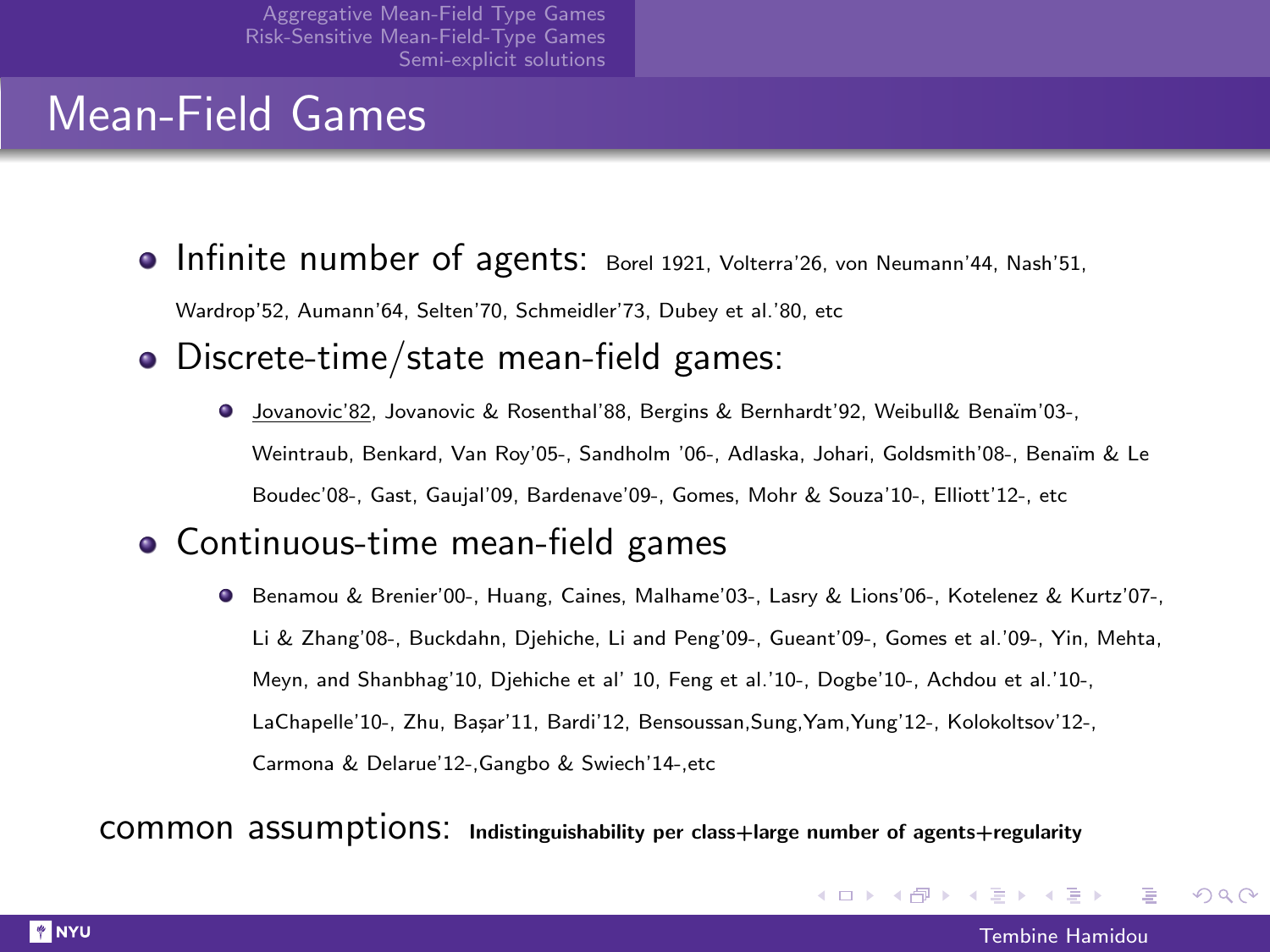# What is a Mean-Field-Type Game ?

#### Mean-Field-Type Game

Any game in which the payoffs and/or the state dynamics coefficient functions involve not only the [state and action profiles] but also the distribution of state-action pairs.

payoff(state,action, distribution)

$$
r_i(s, a_1, \ldots, a_n, D_{(s,a)})
$$
, Kernel :  $\mathcal{K}(s, a, D_{(s,a)})$ ; ds')

The number of agents is not necessarily large.

#### Quantity-of-Interest

variance, skewness, kurtosis, value-at-risk, success probability, mean-variance payoff etc

イロト イ母ト イヨト イヨト

 $\Omega$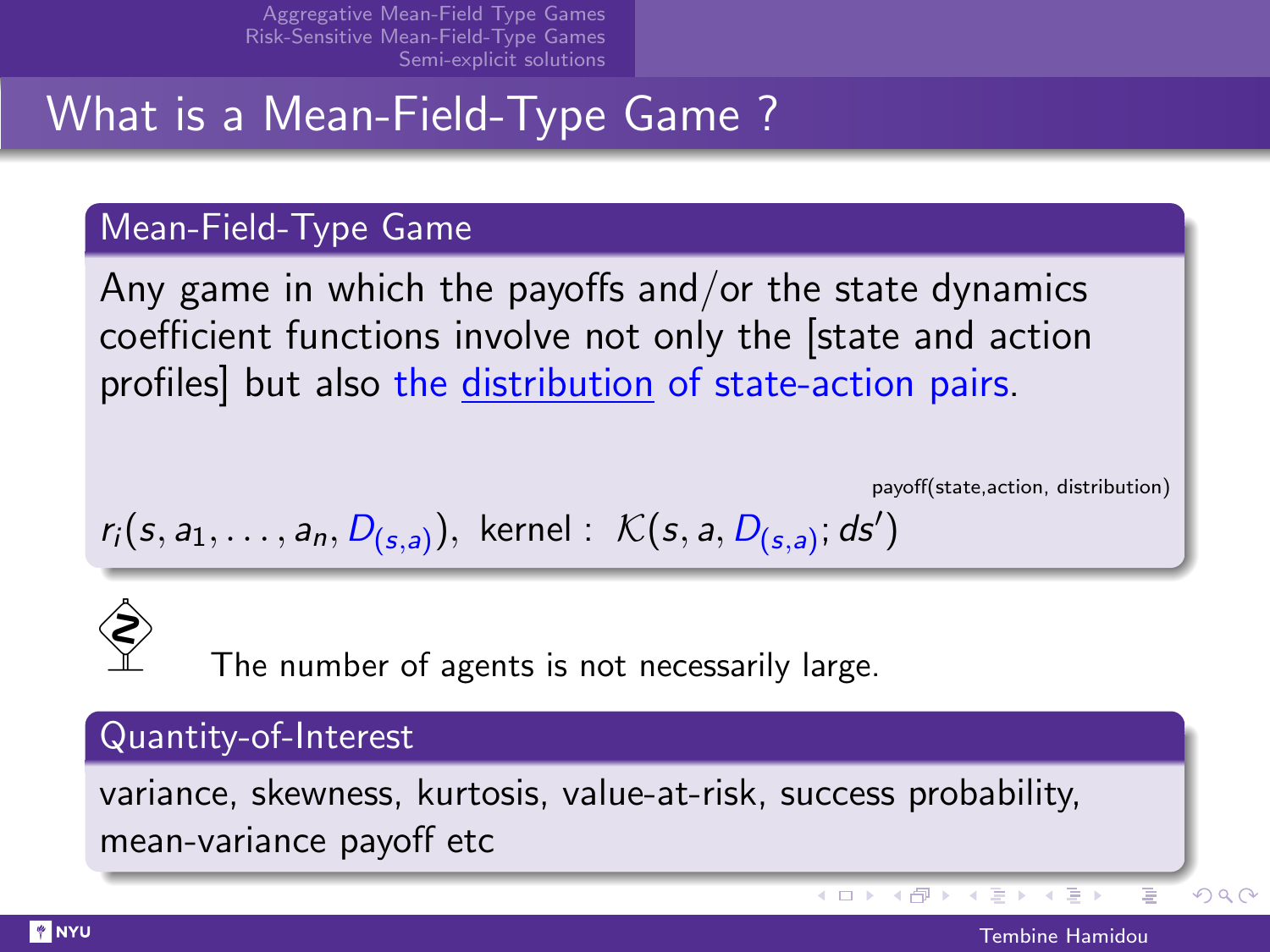### Agenda



- [Dynamic Programming Principle](#page-13-0)
- [Stochastic Maximum Principle](#page-18-0)
- 2 [Risk-Sensitive Mean-Field-Type Games](#page-23-0)





つへへ

イロト イ母 トイヨ トイヨ)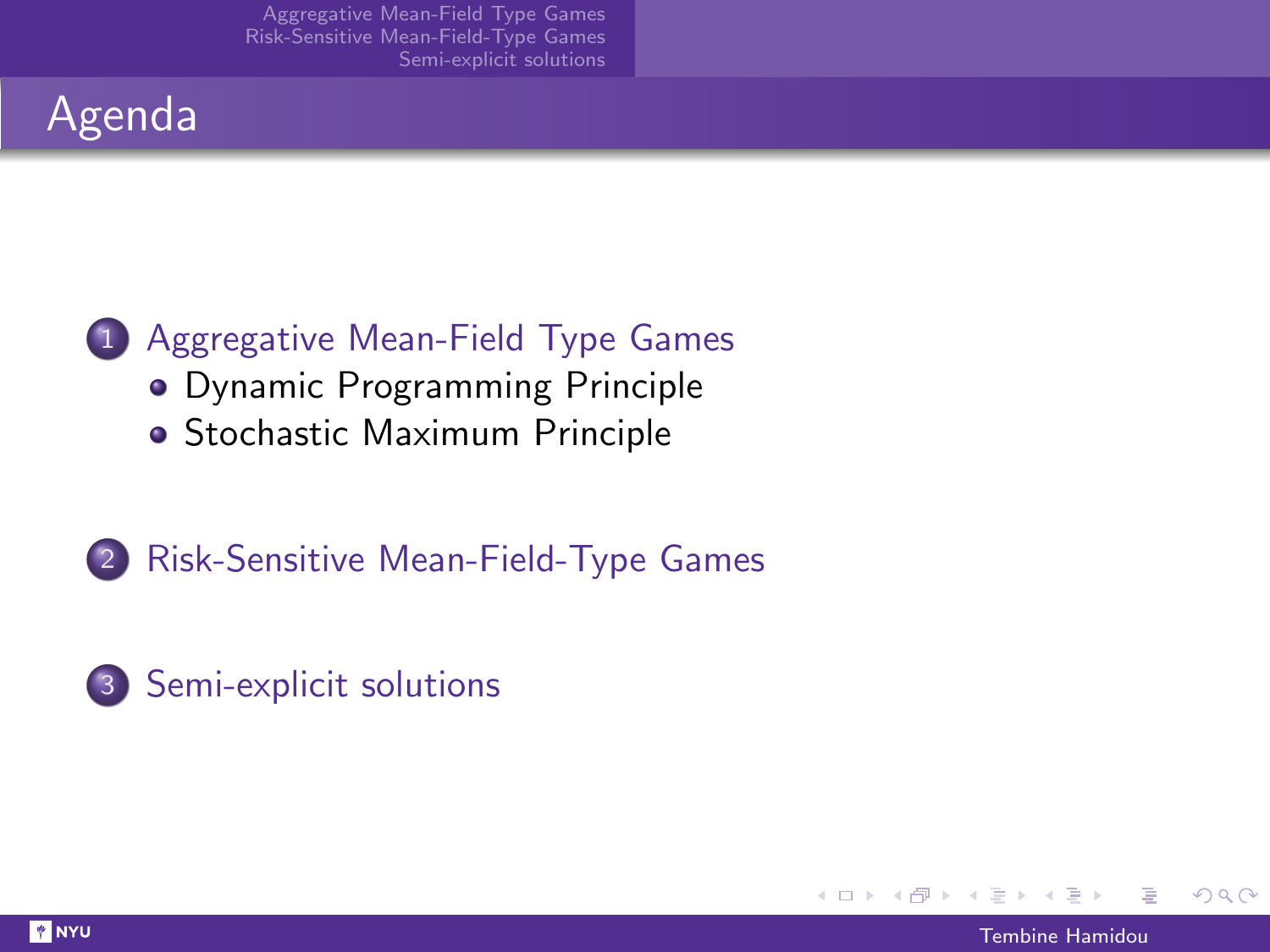## Mean-Field-Type Control

### Some recent works on Mean-Field-Type Control:



M. Lauriere, O. Pironneau, Dynamic programming for mean-field type control, C. R. Acad. Sci. Paris, 2014



F.

A. Bensoussan and J. Frehse and S.C.P. Yam, Mean-Field Games and Mean-field Type Control, Springer Briefs in Mathematics, 2014.





D. Andersson and B. Djehiche, A Maximum Principle for SDEs of Mean-Field Type, Appl. Math. Optim. 63 (2011) 341-356.



R. Buckdahn, B. Djehiche, J. Li, S. Peng, (2009) Mean-field backward stochastic differential equations: a limit approach, The Annals of Probability, 37(4): 1524-1565.

つひび

メロメ メ何メ メミメ メミメ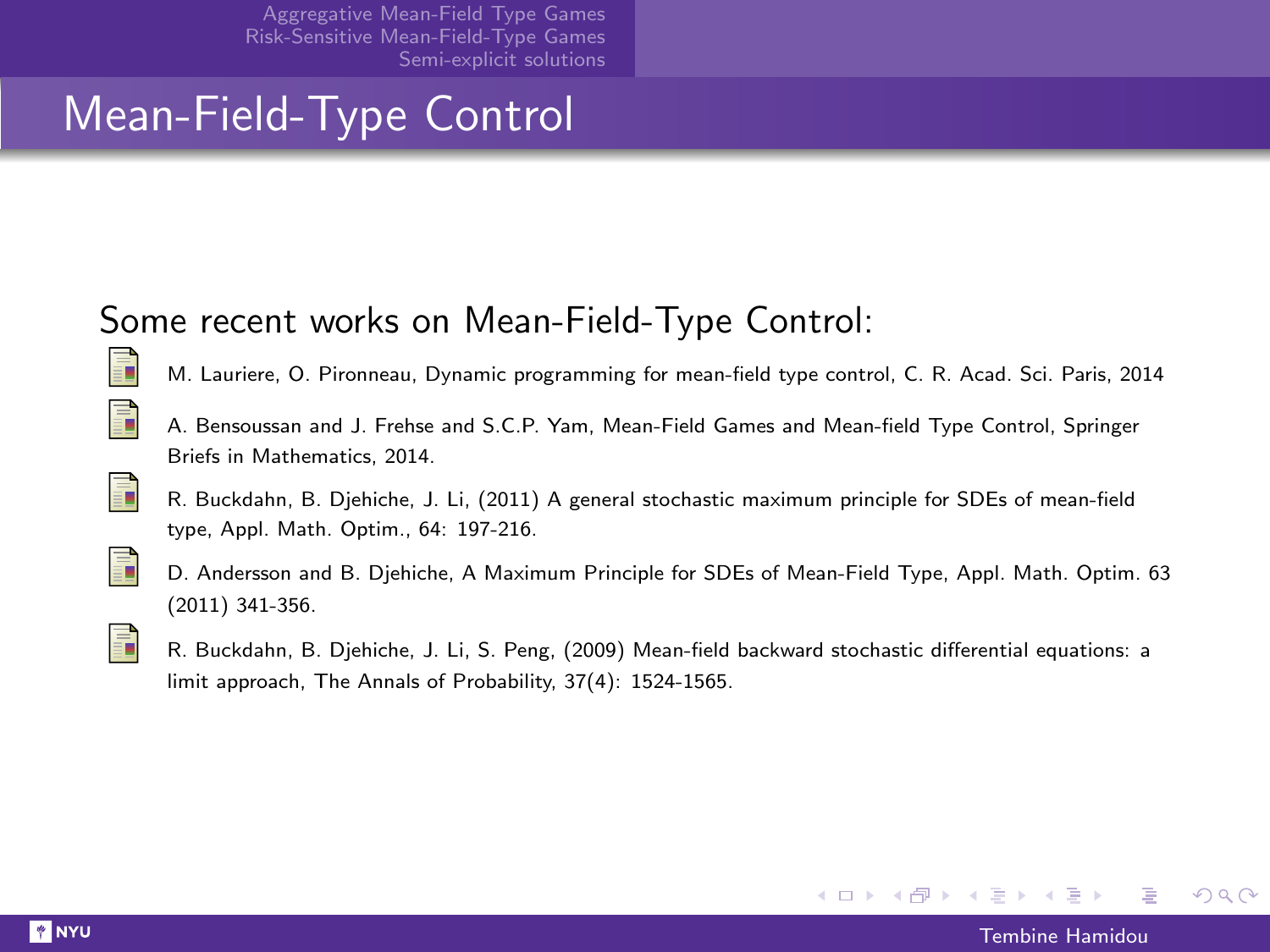# <span id="page-8-0"></span>How to find a best response strategy and payoff?

#### Solution approaches

- DPP: Dynamic programming principle
- SMP: Stochastic maximum principle
- PCE: Polynomial chaos expansion
- **DM: Direct method**

For  $\gamma=0, \delta=0$   ${\mathcal{g}}_i,$   $r_i,$   $b,$   $\phi,$   $\sigma$  deterministic functions, relationship between DPP and SMP can be found in

- A. Bensoussan, B. Djehiche, H. Tembine, P. Yam: Risk-Sensitive Mean-Field-Type Control, to appear, CDC 2017.
- S. Choutri, B. Djehiche and H. Tembine (2017): Optimal Control and Zero-Sum Games for Markov Chains of Mean-Field Type (arXiv:1606.04244).

つひへ

イロト イ押ト イヨト イヨト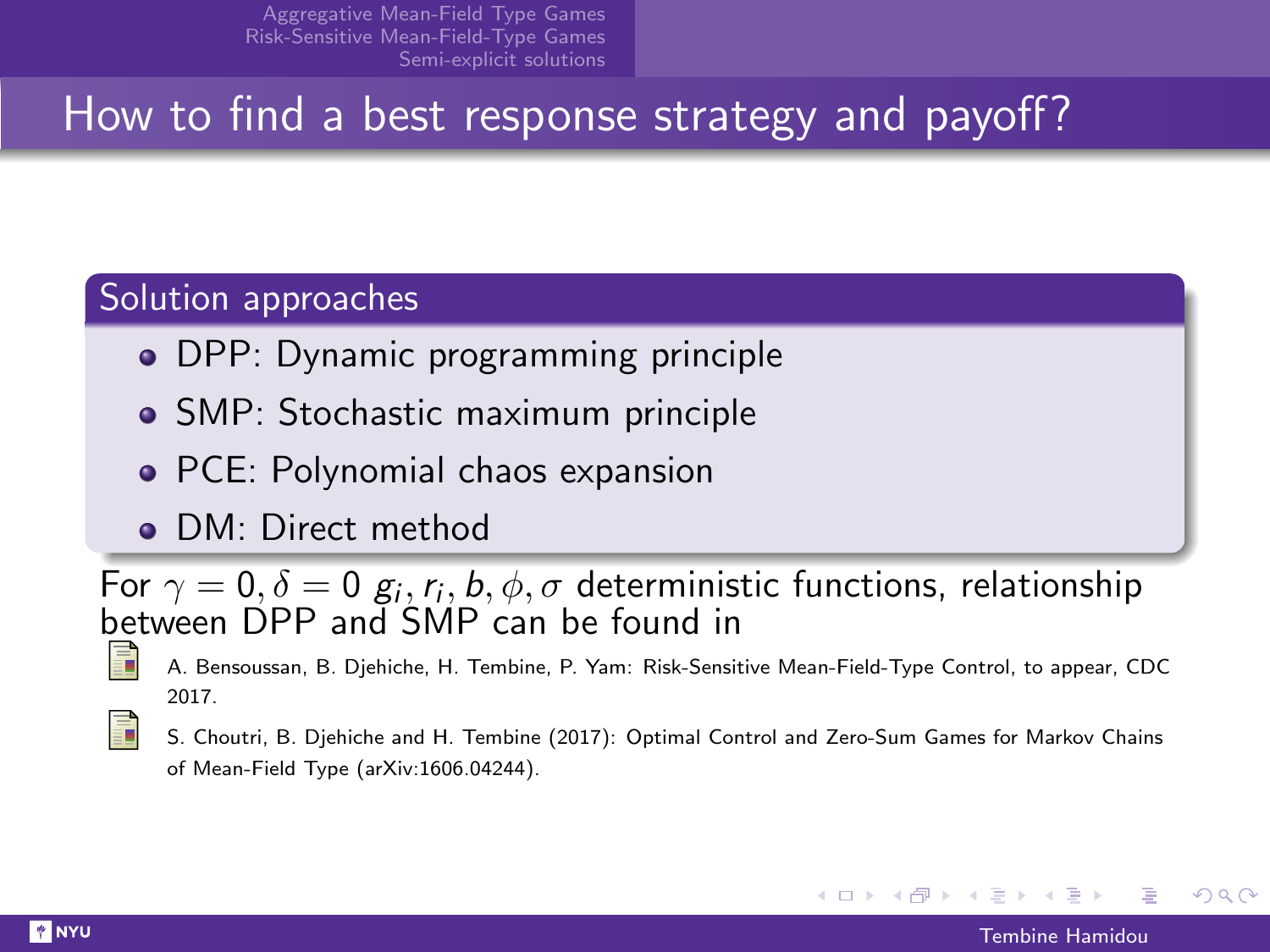[Stochastic Maximum Principle](#page-18-0)

### <span id="page-9-0"></span>A simple class of Mean-Field-Type Games

Full cooperative case:  $(\Sigma, \mathcal{F}^{W, \tilde{N}, \tilde{M}}, \mathbb{P})$ Finite set  $\mathcal I$  (of agents).  $a := (a_i)_{i \in \mathcal I}$  action profile. Value of the grand coalition  $V(\mathcal{I};t,s,\tilde{s})$ :

$$
\begin{cases}\n\mathcal{R}_{0,\mathcal{T}} &:= g_0(s(\mathcal{T}), \mathbb{E}\phi_1(s(\mathcal{T}), \tilde{s}(\mathcal{T})) + \int_0^{\mathcal{T}} r_0(t, s, \mathbb{E}\phi_2(s, a), a, \tilde{s})dt \\
\sup_{(a_i)_{i \in \mathcal{I}}} \frac{1}{\theta} \log \mathbb{E}[e^{\theta \mathcal{R}_{0,\mathcal{T}}}], \\
ds = b(t, s, \mathbb{E}\phi_3(s, a), a, \tilde{s})dt + \sigma(t, s, \mathbb{E}\phi_4(s, a), a, \tilde{s})dW(t) \\
+ \int_{\Theta} \gamma(t_-, s, \mathbb{E}\phi_5(s, a), a, \tilde{s}, \theta) \tilde{N}(dt, d\theta, \tilde{s}), \\
+ \sum_{\tilde{s}} \delta(t_-, s, \mathbb{E}\phi_6(s, a), a, \tilde{s}) \tilde{M}(dt, \tilde{s}), \\
s(0) = s_0, \\
m(t,.) = \mathbb{P}_{s(t)}, \quad m(0,.) := m_0, \quad \tilde{s}(0) = \tilde{s}_0 \\
s(t) := s^{s_0, \tilde{s}_0, a}(t).\n\end{cases}
$$

Pro: the aggregate output is in FINITE dimension !

つのへ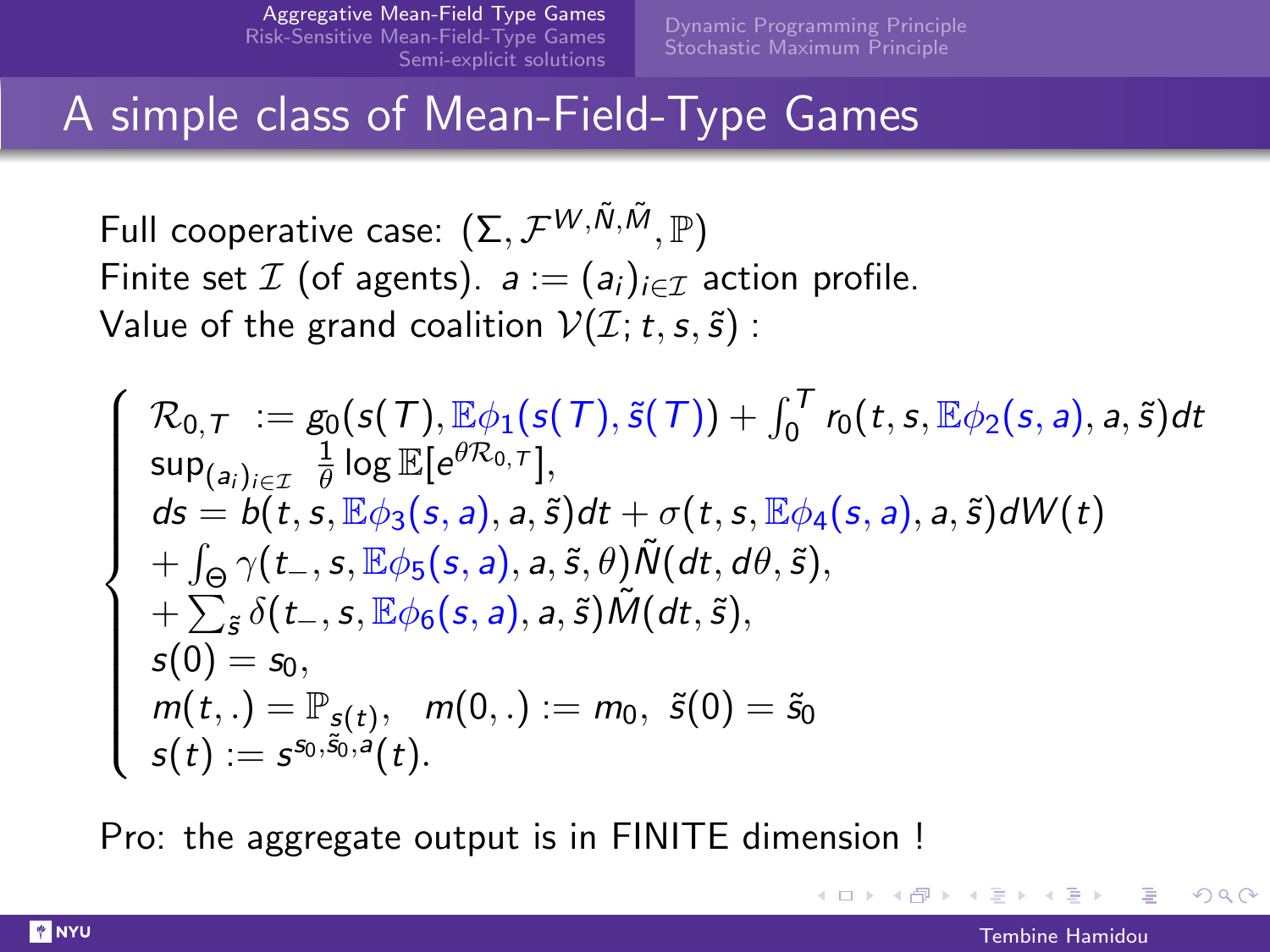[Stochastic Maximum Principle](#page-18-0)

## <span id="page-10-0"></span>A simple class of Mean-Field-Type Games

Non-Cooperative case: Finite set  $I$  (of agents).  $a := (a_i)_{i \in \mathcal{I}}$  action profile of the agents. Equilibrium payoff of *i*:  $\hat{V}_i(t, s, \tilde{s})$ :

$$
\begin{cases}\n\mathcal{R}_{i,T} := g_i(s(T), \mathbb{E}\phi_1(s(T), \tilde{s}(T)) + \int_0^T r_i(t, s, \mathbb{E}\phi_2(s, a), a, \tilde{s})dt \\
\sup_{a_i} \frac{1}{\theta_i} \log \mathbb{E}[e^{\theta_i \mathcal{R}_{i,T}}], \\
s(t) := s^{s_0, \tilde{s}_0, a}(t), \\
s(0) = s_0, \\
m(t,.) = \mathbb{P}_{s(t)}, \quad m(0,.) := m_0, \ \tilde{s}(0) = \tilde{s}_0\n\end{cases}
$$

Pro: the aggregate output is in FINITE dimension !

つひひ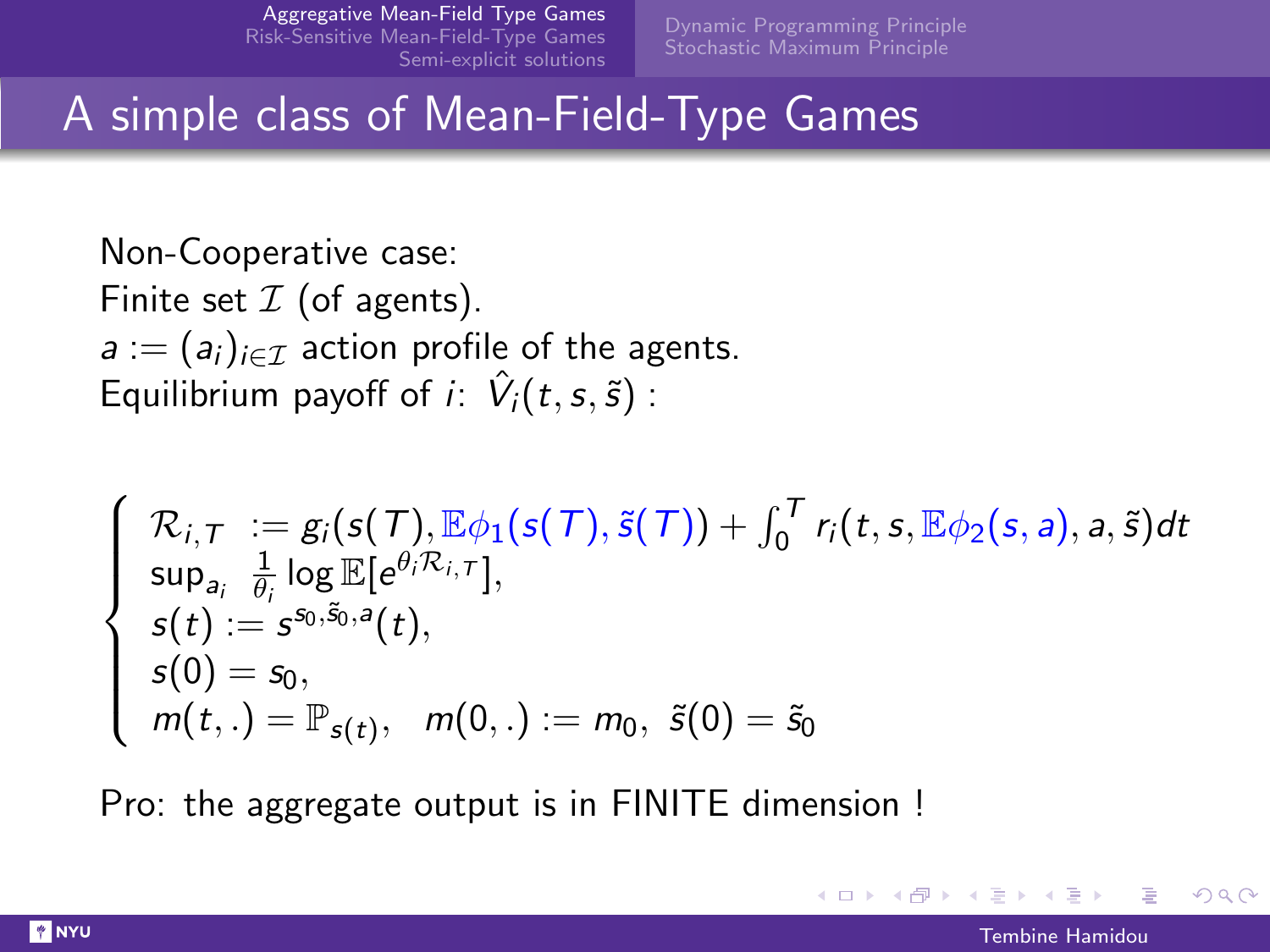Choose a test function f and  $y(t) := f(t, s(t), \tilde{s}(t))$ 

Itô's formula for jump-diffusion process with switching regime:

$$
f(T, s(T), \tilde{s}(T)) - f(0, s(0), \tilde{s}(0))
$$
  
=  $\int_0^T [f_t + b.f_s + \frac{\sigma^2}{2}f_{ss} + J[f] + \tilde{S}[f]]dt$   
+  $\int_0^T \sigma f_s dB$   
+  $\int_0^T \int_{\Theta} \{f(t, s(t_-) + \gamma(t_-, \cdot, \theta), \tilde{s}(t_-)) - f(t, s, \tilde{s})\} \tilde{N}(dt, d\theta),$   
+  $\int_0^T \sum_{k \neq \tilde{s}} [f(t, s(.) + \delta(.), k) - f(t, s, \tilde{s})] \tilde{M}(dt),$ 

$$
J[f]:=\int_{\Theta}\{f(t,s(t_-)+\gamma(t_-,,.\theta))-f(t,s(t_-),.)-f_s.\gamma(t_-,,.\theta)\}\nu(d\theta),
$$

$$
\tilde{S}[f] := \sum_{k \neq \tilde{s}} q_{\tilde{s}k}[f(t, s(t-)+\delta(.,k),k) - f(t, s(t-),\tilde{s}) - f_s.\delta].
$$

see Cox & Miller'75, Kurtz, Oksendal, Prott[er.](#page-10-0)

 $QQ$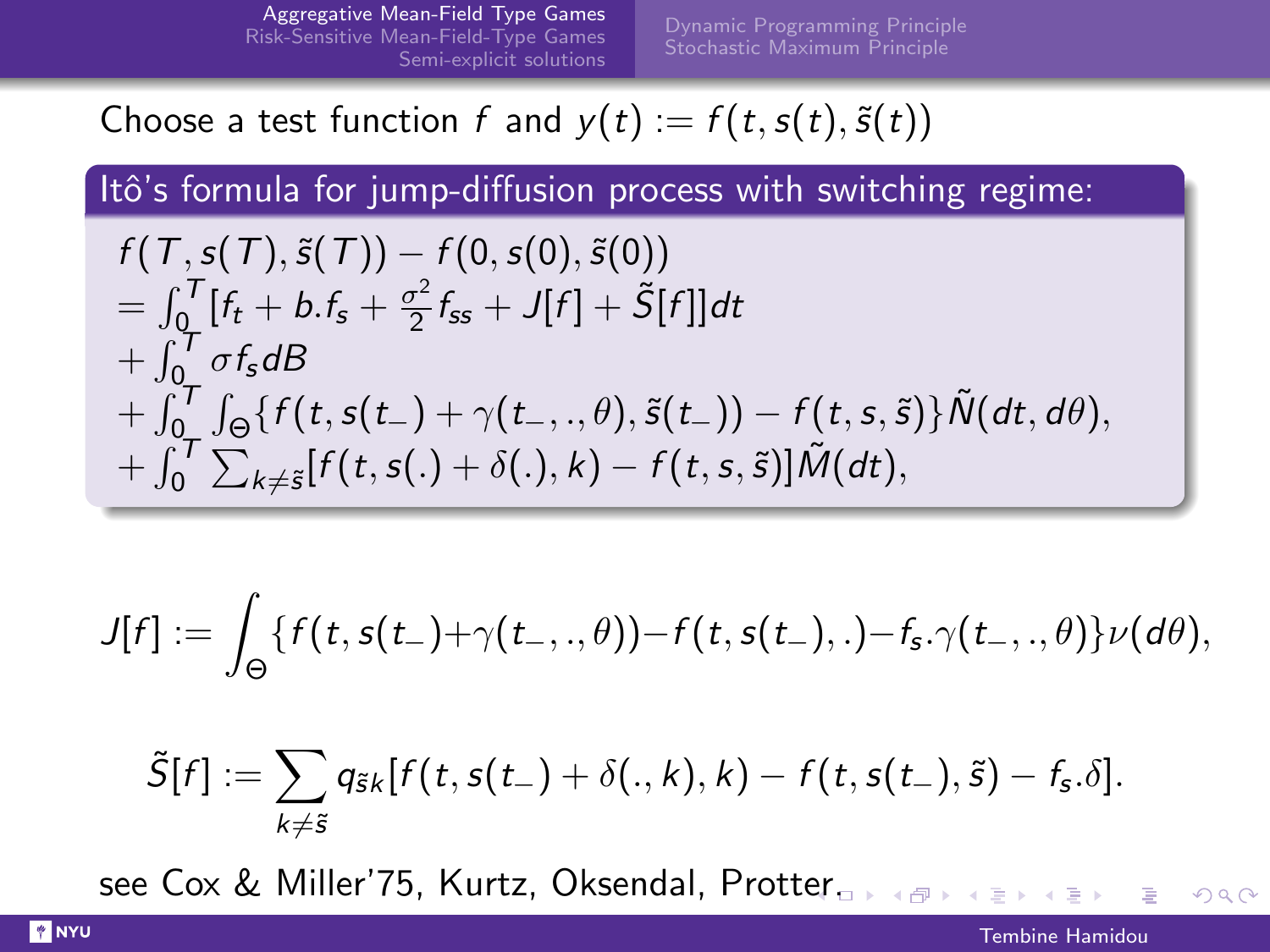### Adjoint operator

$$
\langle O[f], m \rangle = \langle f, O^*[m] \rangle
$$

### Kolmogorov-Fokker-Planck equation

$$
m_t = -(bm)_s + \frac{(\sigma^2 m)_{ss}}{2} + J^*[m] + \tilde{S}^*[m],
$$
  

$$
m(0,.) = m_0(.)
$$



 $QQ$ 

Þ

K ロ ) (K @ ) (K 할 ) (K 할 )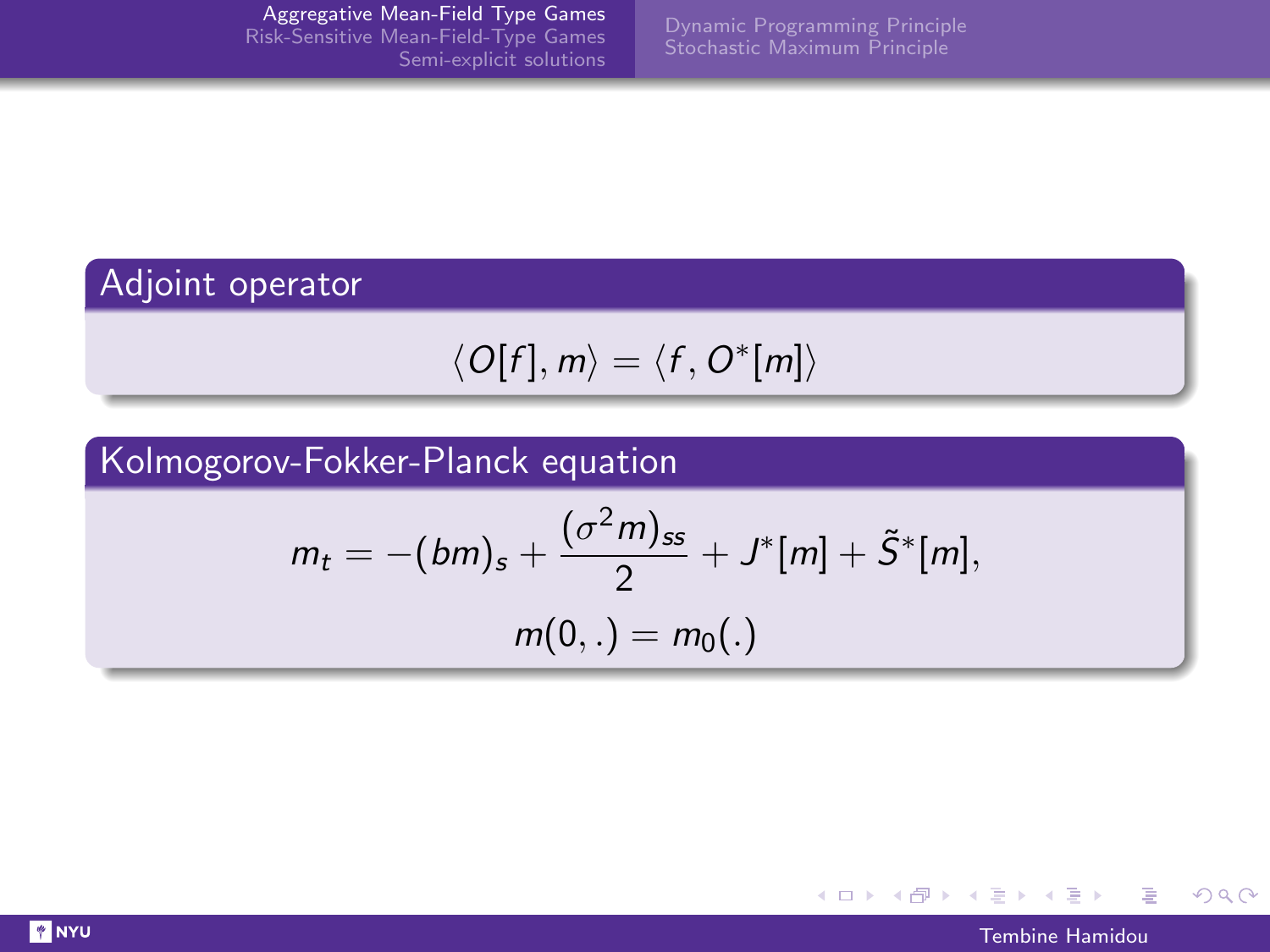[Dynamic Programming Principle](#page-13-0)

## <span id="page-13-0"></span>Setup for Dynamic Programming Principle

#### Finding a right state space for DPP

The expected value of the objective functions  $E r, g$  can be expressed as a function of  $m^{a,m_0}(t,s,\tilde{s})$ .  $\hat{r}_i(t, m, \tilde{s}) := \mathbb{E}^s r_i(t, \tilde{s}) = \int m(t, ds, \tilde{s}) r_i(t, s, a, m, \tilde{s}).$ 

#### Reformulation of the Problem

$$
\begin{cases}\n\inf_{(a_i)_{i\in\mathcal{I}}}\hat{g}_0(m) + \int_0^T \hat{r}_0(t, m)dt, \\
m_t = -(bm)_s + \frac{(\sigma^2 m)_{ss}}{2} + J^*[m] + \tilde{S}^*[m] =: O[m], \\
m(0, .) := m_0,\n\end{cases}
$$

つへへ

イロト イ押 トイラ トイラト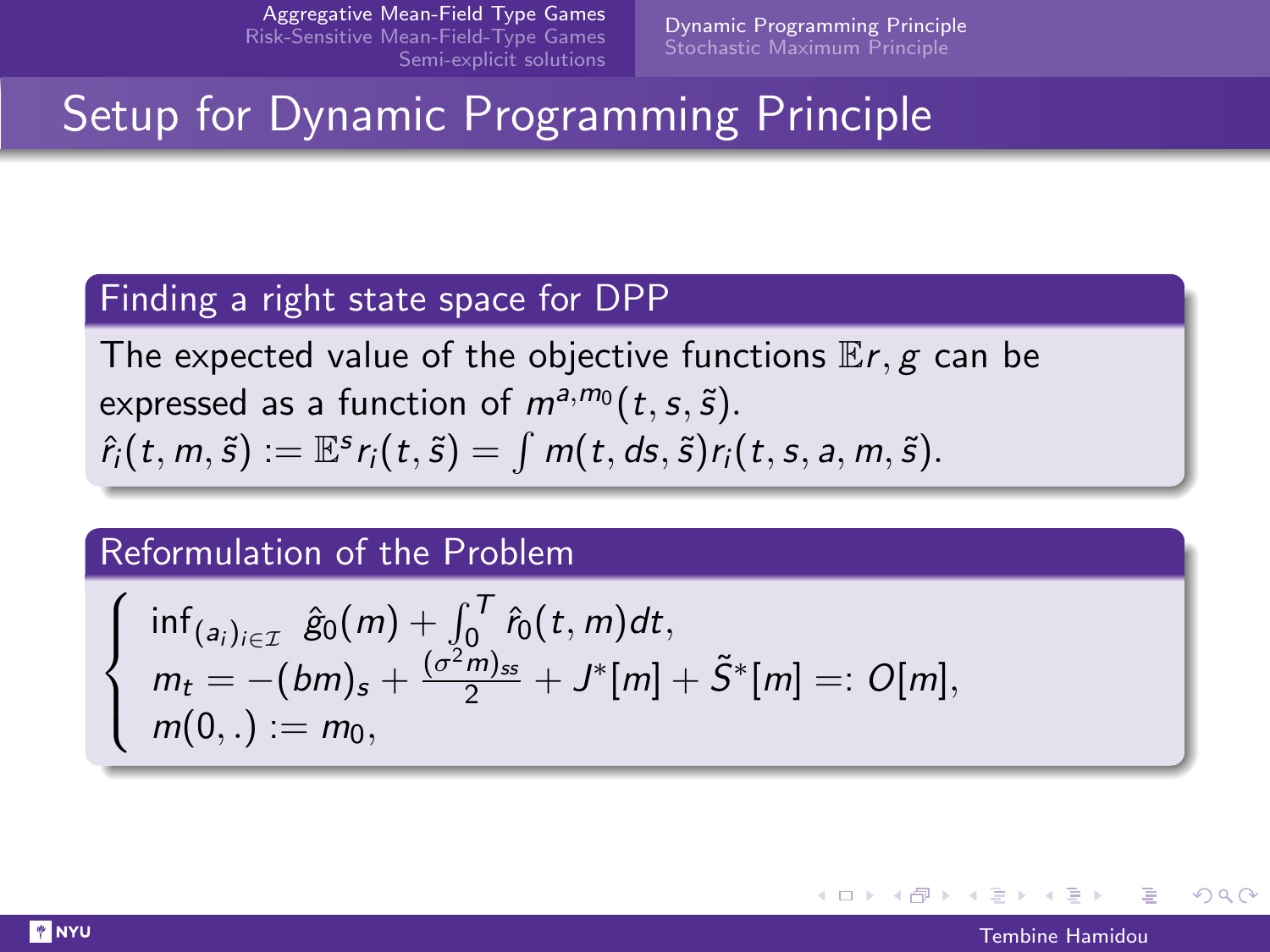[Dynamic Programming Principle](#page-13-0) [Stochastic Maximum Principle](#page-18-0)

# Dynamic Programming Principle

#### Finding a suitable state space for DPP

$$
\hat{H} = \int m(t, ds, .) \sup_a [\hat{r}(m, a) + \langle O[m], \hat{V}_m \rangle]
$$

Bellman [infinite dimensions]

$$
\hat{V}_t + \hat{H}(t, m, \hat{V}_m, \hat{V}_{sm}, \hat{V}_{sm}) = 0,
$$

 $\hat{V}(T, m) = \hat{g}(m).$ 



 $2Q$ 

イロメ イ母メ イヨメ イヨメ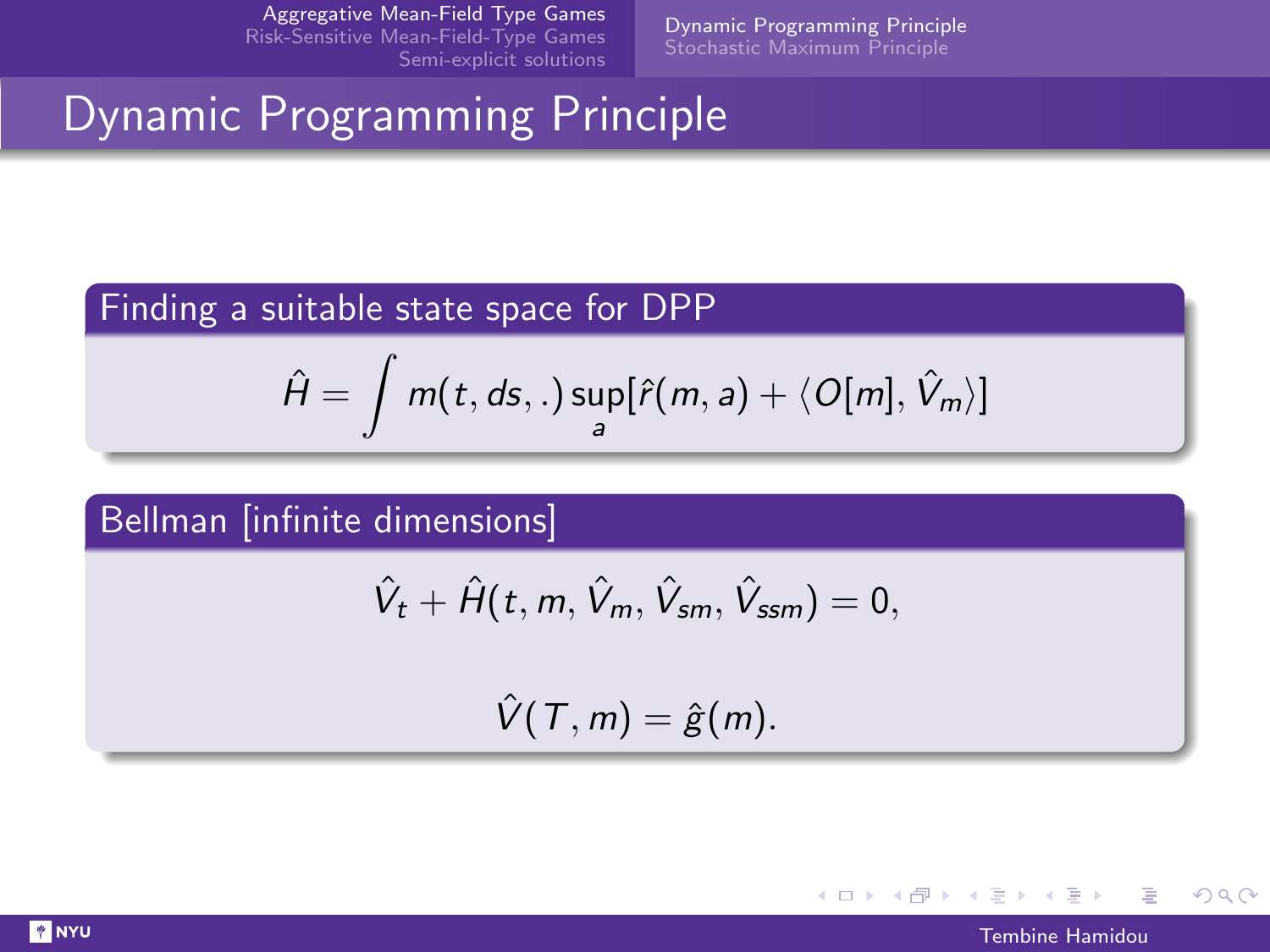$$
\begin{cases}\n\langle O[m], \hat{V}_m \rangle = \\
-\langle (bm), \hat{V}_m \rangle + \langle \frac{(\sigma^2 m)_{ss}}{2}, \hat{V}_m \rangle + \langle J^*[m], \hat{V}_m \rangle + \langle \tilde{S}^*[m], \hat{V}_m \rangle \\
= \langle m, b\hat{V}_{sm} + \frac{\sigma^2}{2}\hat{V}_{ssm} + J[\hat{V}_m] + \tilde{S}[\hat{V}_m] \rangle \\
\hat{H} = \langle m, \sup_a r + b\hat{V}_{sm} + \frac{\sigma^2}{2}\hat{V}_{ssm} + J[\hat{V}_m] + \tilde{S}[\hat{V}_m] \rangle = \langle m, H \rangle\n\end{cases}
$$

Dual Functional  $\hat{v} := \hat{V}_m$ 

$$
\hat{v}_t + H(t, s, \tilde{s}, m, \hat{v}, \hat{v}_s, \hat{v}_{ss}) + \mathbb{E}H_m = 0
$$



 $\equiv$ 

 $QQ$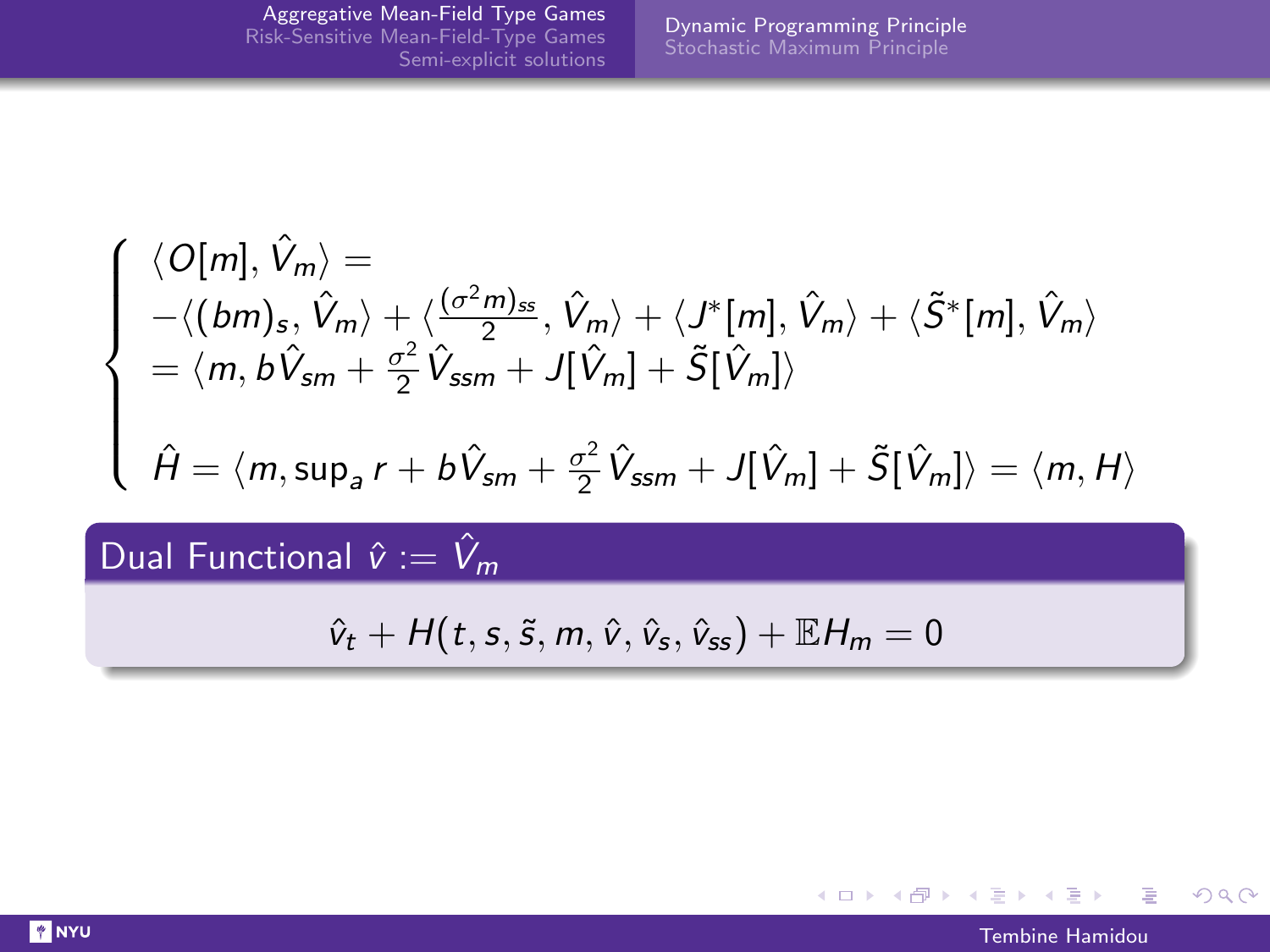[Dynamic Programming Principle](#page-13-0)

## Adjoint process

$$
\begin{cases}\nd\hat{v}_{s} = -\{r_{s} + b_{s}\hat{v}_{s} + \sigma_{s}(\sigma\hat{v}_{s}) + \mathbb{E}H_{sm}\}dt \\
-\int \gamma_{s}[\hat{v}_{s}(s + \gamma,.) - \hat{v}_{s}(s,.)] \nu(d\theta)dt \\
-\sum_{k \neq \tilde{s}} \delta_{s}[\hat{v}(s, k) - \hat{v}(s, \tilde{s})]dt + \sigma\hat{v}_{ss}dB \\
+\int_{\Theta} {\hat{v}_{s}(s(t_{-}) + \gamma(t_{-}, \theta), \tilde{s})} - \hat{v}_{s}(s(t_{-}), \tilde{s})} \tilde{N}(dt, d\theta), \\
+\sum_{k \neq \tilde{s}} [\hat{v}_{s}(s(t_{-}) + \delta, k) - \hat{v}_{s}(s(t_{-}), \tilde{s})] \tilde{M}(dt),\n\end{cases} (1)
$$

### Aggregative case

$$
r = r(s, \langle \phi, m \rangle, a, \tilde{s}), \ (r_m[s', m']) (s) = \phi(s) r_y(s', .).
$$

 $QQ$ 

Þ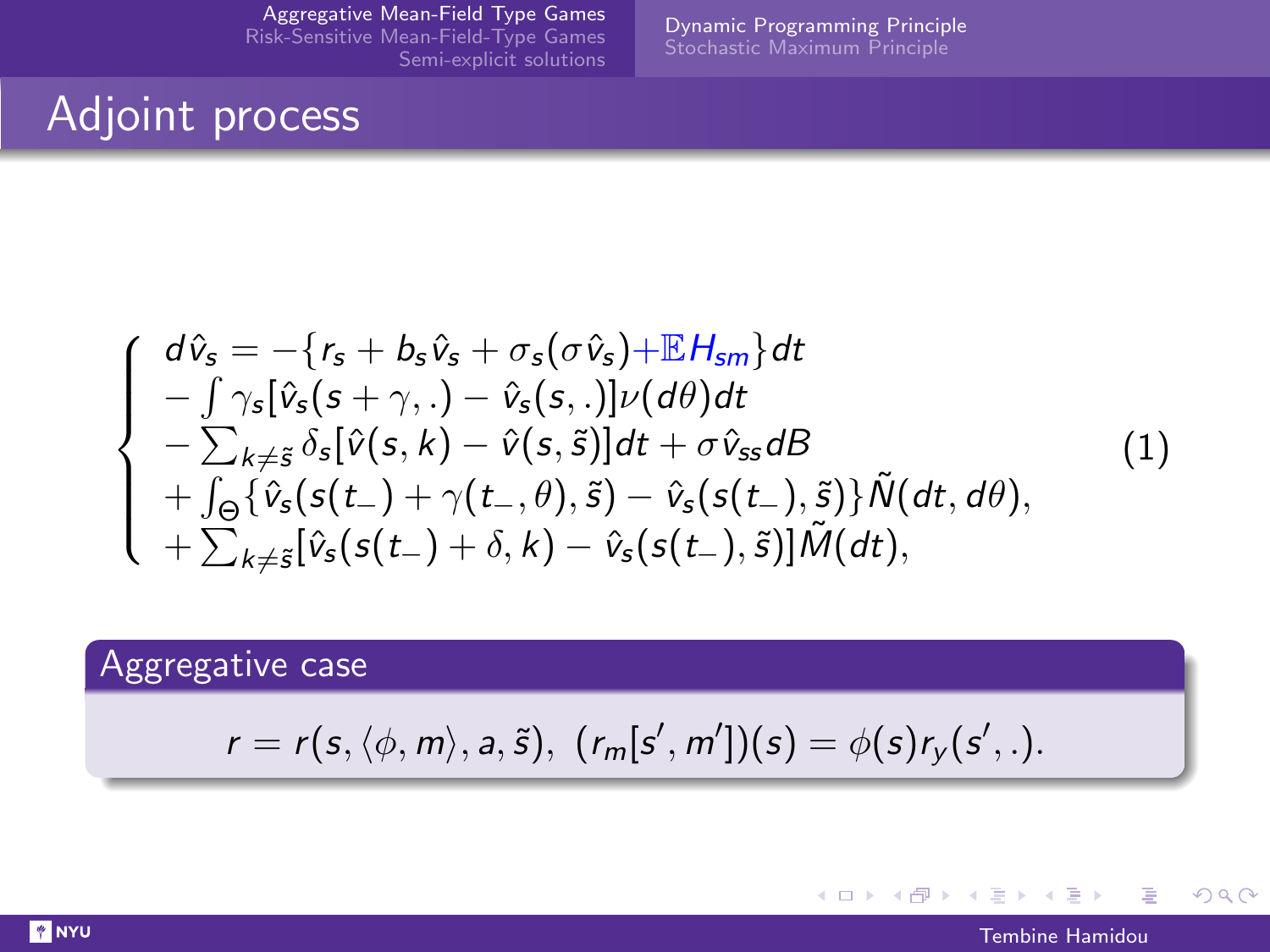#### Dynamic Programming vs Stochastic Maximum Principle:

$$
\left\{\begin{array}{ll} \bar{\rho}=\hat{v}_s(s(t-),\tilde{s}(t)), & \bar{q}=\sigma\hat{v}_s, \\ \bar{r}(t,\theta)=[\hat{v}_s(s+\gamma,.)-\hat{v}_s(s,.)], \\ \bar{s}(t,k)=[\hat{v}(s+\delta,k)-\hat{v}(s,\tilde{s})], \\ \bar{P}_i=\hat{v}_{i,ss}^*=\hat{V}_{i,ssm}^*, \\ \bar{Q}_i=\sigma\hat{v}_{i,sss}^*=\sigma\hat{V}_{i,sssm}^*, \\ \bar{R}_i(.,\theta)=[\hat{v}_{i,ss}^*(s+\gamma,.)-\hat{v}_{i,ss}^*] \\ \bar{S}_i(.,k)=[\hat{v}_{i,ss}^*(s(t-)+\delta,k)-\hat{v}_{i,ss}^*] \end{array}\right.
$$

 $QQ$ 

∍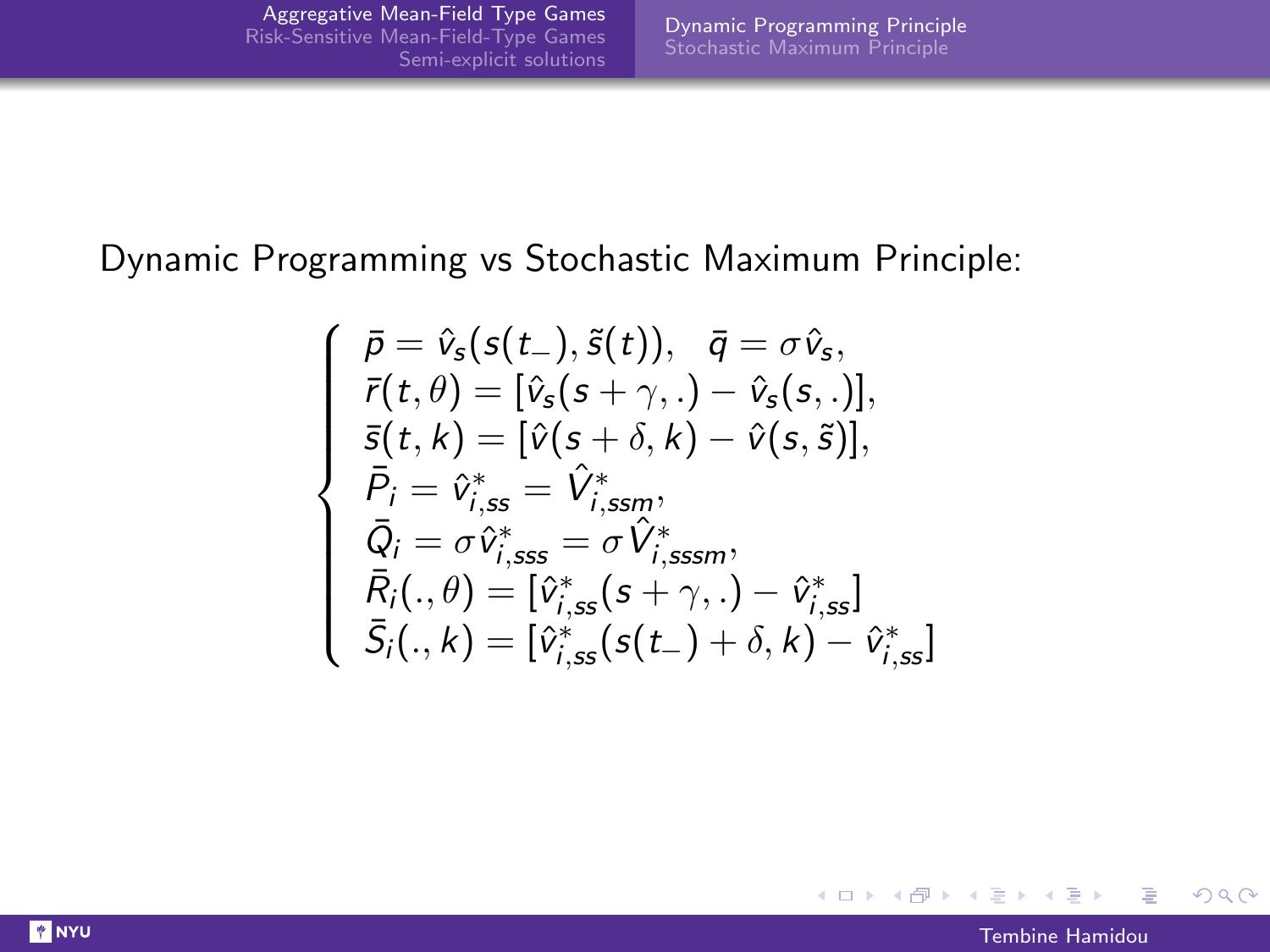### <span id="page-18-0"></span>SMP : first order adjoint processes

 $\bar \rho_i, \bar q_i, \bar r_i, \bar s_i$  adjoint processes associated to the drift, diffusion, jump terms  $\bar{H}_{i}(t,s,m,a,\bar{p}_{i},\bar{q}_{i},\bar{r}_{i},\bar{s}_{i}) :=$  $r_i + b.\bar{p}_i + \sigma.\bar{q}_i + \int_{\Theta} \gamma \bar{r}_i(t,\theta) \nu(d\theta) + \sum_{k} \delta(.,k) \bar{s}_i(.,k) q_k$ 

$$
\begin{cases}\n\alpha_i := r_{i,s} + b_s \cdot \bar{p}_i + \sigma_s \cdot \bar{q}_i \\
+ \int_{\Theta} \gamma_s \bar{r}_i(t,\theta) \nu(d\theta) + \sum_k \delta_s(.,k) \bar{s}_i(.,k) q_k \\
+ \phi_{2,s} \mathbb{E} r_{i,y} + \phi_{3,s} \mathbb{E}[b_y \cdot \bar{p}_i] + \phi_{4,s} \mathbb{E}[\sigma_y \cdot \bar{q}_i] \\
+ \phi_{5,s} \mathbb{E}[\int_{\Theta} \gamma_y \bar{r}_i(t,\theta) \nu(d\theta)] + \sum_k \phi_{6,s} \mathbb{E}[\delta_y(.,k) \bar{s}_i(.,k)) q_k], \\
i \in \mathcal{I}.\n\end{cases}
$$

$$
\begin{cases}\n d\bar{p}_i = -\alpha_i dt + \bar{q}_i dB + \int_{\Theta} \bar{r}_i \tilde{N}(dt, d\theta) + \bar{s}_i \cdot \tilde{M}(dt, \cdot), \\
 \bar{p}_i(\mathcal{T}) = g_{i,s}(\mathcal{T}) + \phi_{1,s} \mathbb{E}\{g_{i,y}(\mathcal{T})\}, \\
 i \in \mathcal{I}.\n\end{cases}
$$

つひひ

**4 ロ ▶ 4 包**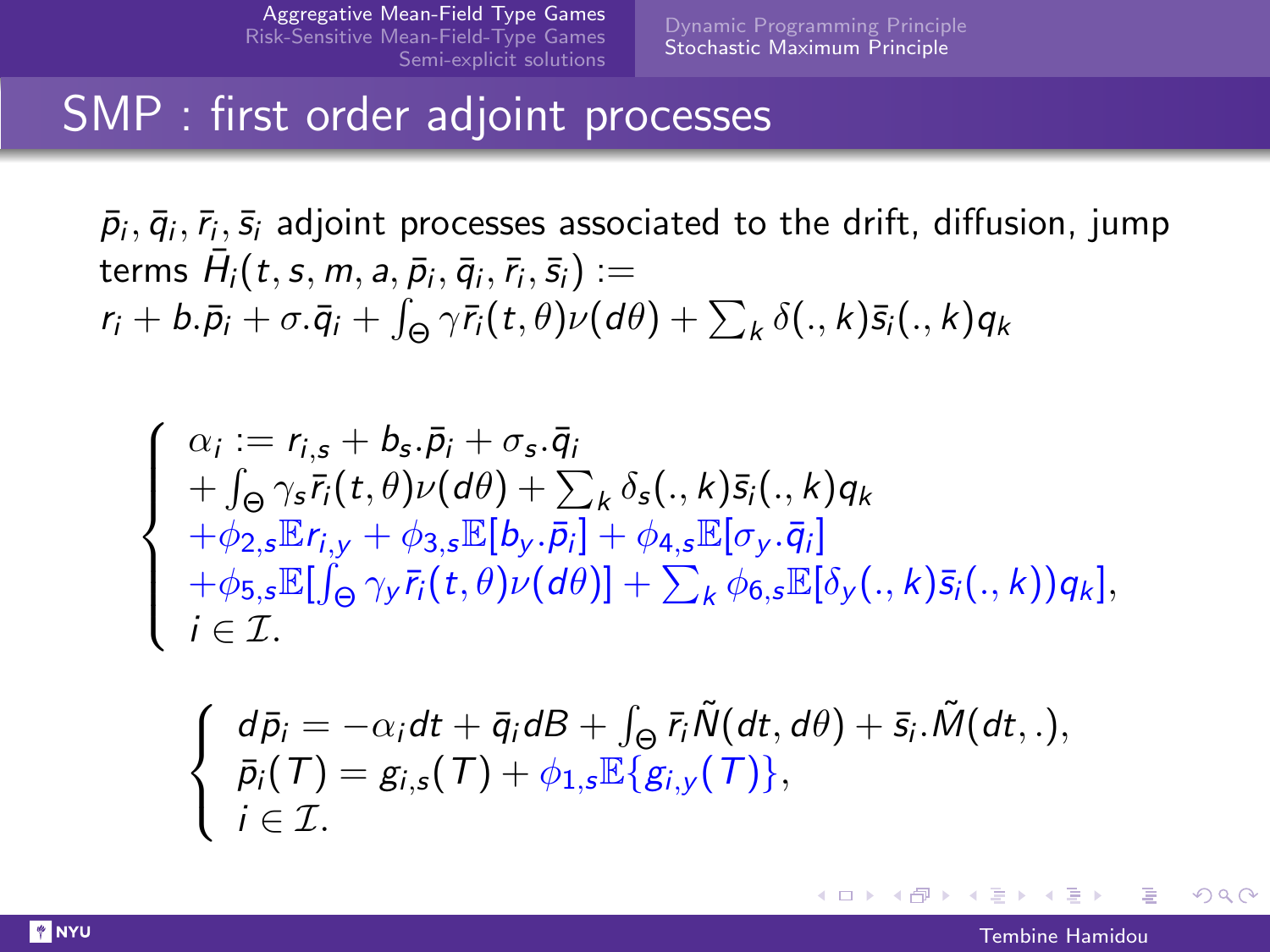#### Existence of first order adjoint processes

If the functions  $b, \sigma, \gamma, \delta, r_i, g_i$  are continuously differentiable w.r.t  $(s, y)$ , all their first-order derivatives with respect to  $(s, y)$  are continuous in  $(s, y, a)$ , and bounded. Then, the first-order adjoint system is a linear SDE with a.s. bounded coefficient functions. There is a unique  $\mathcal{F}-$ adapted solution s.t.

$$
\mathbb{E}\left[\sup_{t\in[0,T]}|\bar{p}_i(t)|^2+\int_0^T\{|\bar{q}_i(t)|^2+\int_\theta|\bar{r}_i(t,\theta)|^2\nu(d\theta)\}dt\right]
$$

$$
\mathbb{E}\int_0^T\sum|\bar{s}_i(t,k)|^2q_k<+\infty
$$

つひひ

メロメ メ何メ メミメ メミメ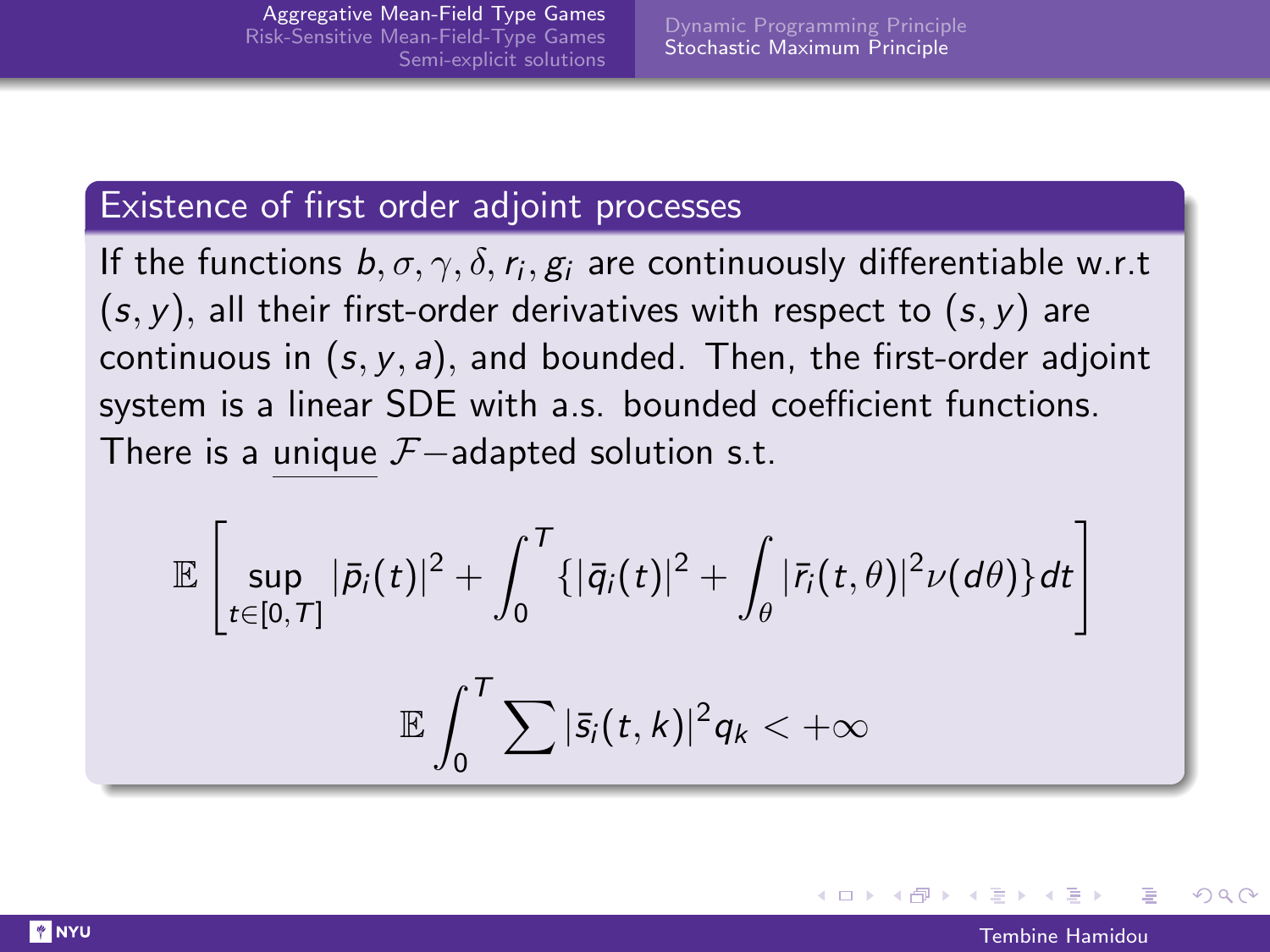[Stochastic Maximum Principle](#page-18-0)

## Second order adjoint processes

$$
\begin{cases}\n\beta_i := r_{i,ss} + b_{ss}.\bar{p}_i + \sigma_{ss}.\bar{q}_i \\
+ \int_{\Theta} \gamma_{ss} \bar{r}_i(.,\theta)\nu(d\theta) + \sum_k \delta_{ss}(.,k)\bar{S}_i(.,k))q_k] \\
+\phi_{2,ss}\mathbb{E}[r_{i,y} + \phi_{3,ss}\mathbb{E}[b_y.\bar{p}_i] + \phi_{4,ss}\mathbb{E}[\sigma_y.\bar{q}_i] \\
+\phi_{5,ss}\mathbb{E}[\int_{\Theta} \gamma_y \bar{r}_i(t,\theta)\nu(d\theta)] + \sum_k \phi_{6,ss}\mathbb{E}[\delta_y(.,k)\bar{S}_i(.,k))q_k] \\
+(2b_s + \sigma_s^2 + \int_{\Theta} \gamma_s^2\nu(d\theta) + \sum_k \delta_s^2 q_k)\bar{P}_i \\
+2\sigma_s\bar{Q}_i + \int_{\Theta}(2\gamma_s + \gamma_s^2)\bar{R}_i(t,\theta)\nu(d\theta), \\
\sum_k (2\delta_s + \delta_s^2)\hat{S}_i(t,k)q_kdt, i \in \mathcal{I}.\n\end{cases}
$$

### Peng's equation of mean-field type

$$
\begin{cases}\nd\bar{P}_i = -\beta_i dt + \bar{Q}_i dB + \int_{\Theta} \bar{R}_i \tilde{N}(dt, d\theta) + \hat{S}_i \tilde{M}(dt, \cdot), \\
\bar{P}_i(T) = g_{i,ss}(T) + \phi_{1,ss} \mathbb{E}\{g_{i,y}(T)\}, \\
i \in \mathcal{I}.\n\end{cases}
$$

 $2990$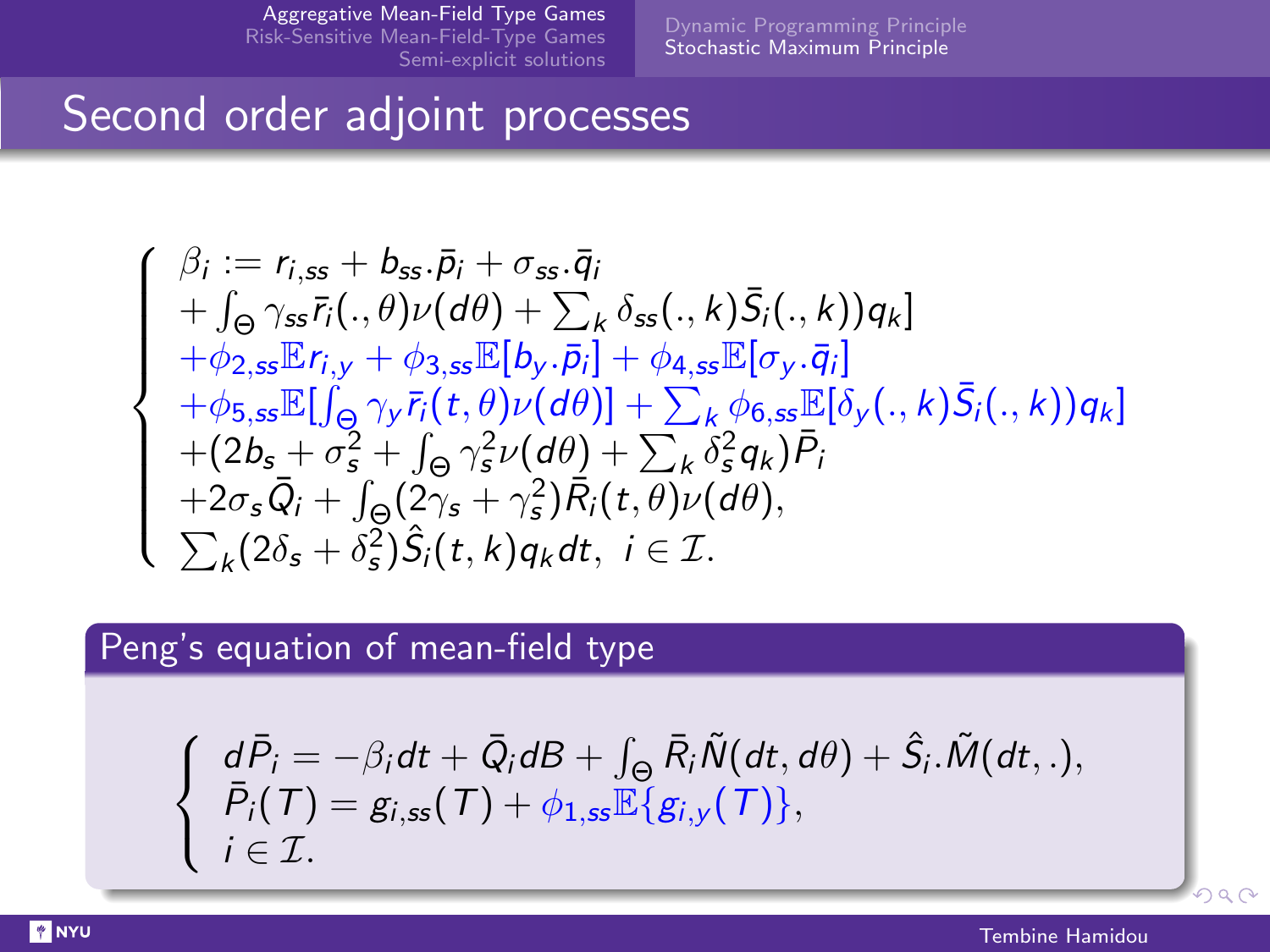#### Existence of second order adjoint process

H0: Assume the functions  $b, \sigma, \gamma, \delta, r_i, g_i$  are twice continuously differentiable w.r.t  $(s, y)$ , all their derivatives up to second order w.r.t  $(s, y)$  are continuous in  $(s, y, a)$ , and bounded. Then, there is a unique  $\mathcal{F}-$ adapted solution s.t.

$$
\mathbb{E}\left[\sup_{t\in[0,T]}|\bar{P}_i(t)|^2+\int_0^T\{|\bar{Q}_i(t)|^2+\int_{\Theta}|\bar{R}_i(t,\theta,.)|^2\nu(d\theta)\}dt\right]
$$

$$
\mathbb{E}\int_0^T\sum_k|\bar{S}_i(t,k)|^2q_k<+\infty
$$

つひひ

イロト イ母 トイヨ トイヨト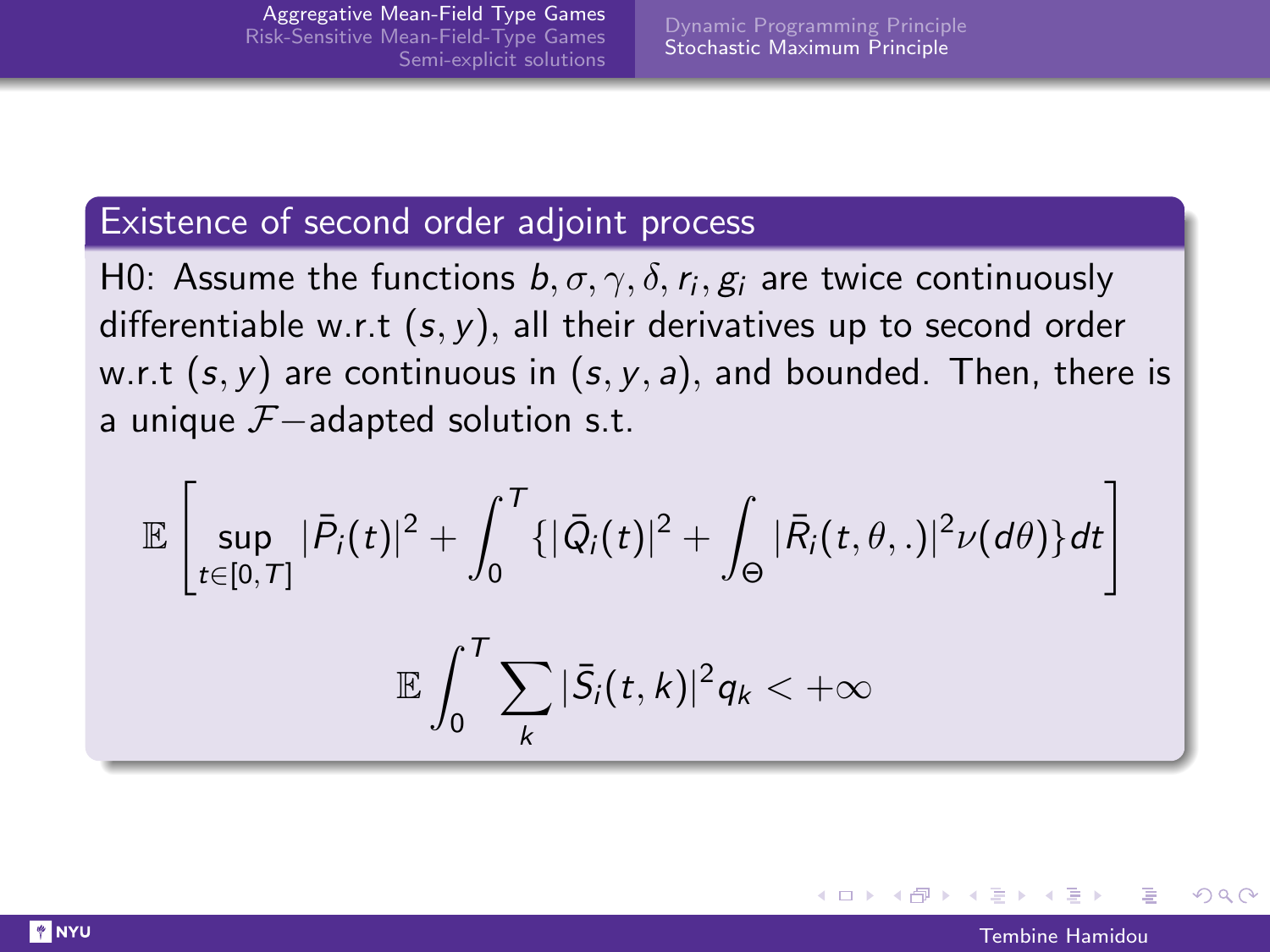#### SMP

If  $(s, a)$  is a pair of equilibrium state and equilibrium strategy then there is a vector of F−adapted processes  $(\bar p_i, \bar q_i, \bar r_i, \bar P_i, \bar Q_i, \bar R_i, \bar S_i)_{i\in\mathcal{I}}$  such that

$$
\begin{cases}\n\bar{H}_{i}(t,s,m,a,\bar{p}_{i},\bar{q}_{i},\bar{r}_{i},\bar{s}_{i}) - \bar{H}_{i}(t,s,m,a'_{i},a_{-i},\bar{p}_{i},\bar{q}_{i},\bar{r}_{i},\bar{s}_{i}) \\
+ \frac{1}{2}\bar{P}_{i}(\sigma(s,m,a'_{i},a_{-i}) - \sigma(s,m,a))^{2} \\
+ \frac{1}{2}\int_{\Theta} (\gamma(s,m,a'_{i},a_{-i},\theta) - \gamma(s,m,a,\theta))^{2} [\bar{P}_{i} + \bar{R}_{i}(t,\theta)]\nu(d\theta) \\
+ \frac{1}{2}\sum_{k} (\delta(s,m,a'_{i},a_{-i},k) - \delta(s,m,a,k))^{2} [\bar{P}_{i} + \bar{S}_{i}(t,k)]q_{k} \geq 0,\n\end{cases}
$$

for all  $a_i' \in \mathcal{A}_i$ , almost every time  $t \in [0,\, \mathcal{T}]$  and  $\mathbb{P}-$ almost surely.

つひひ

イロト イ母 トイヨ トイヨト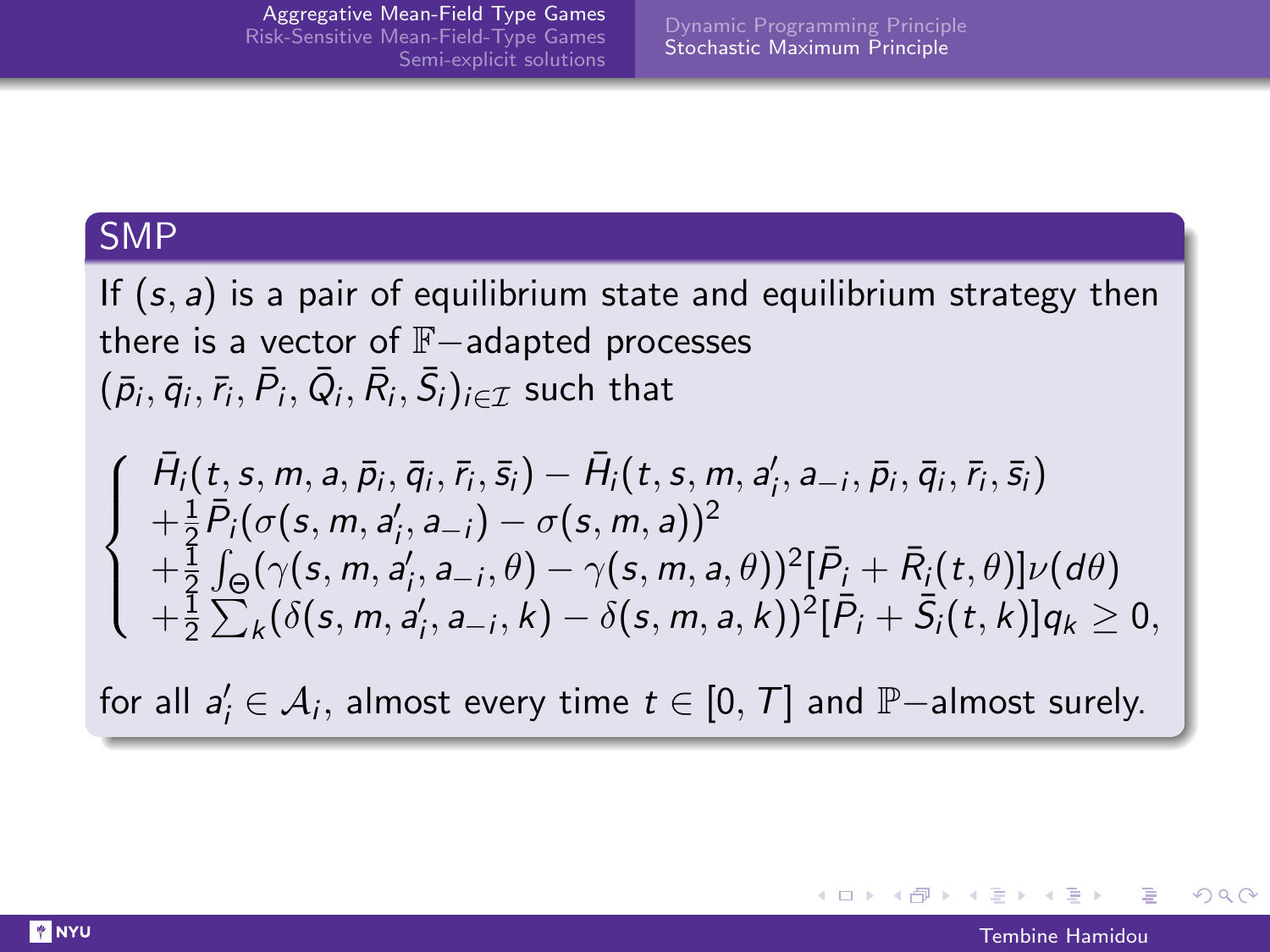## <span id="page-23-0"></span>Some recent works on Risk-Sensitive Mean-Field



A. Bensoussan, B. Djehiche, H. Tembine, P. Yam: Risk-Sensitive Mean-Field-Type Control, to appear, CDC 2017.



譶

J. Moon and T. Basar. Linear Quadratic Risk-Sensitive and Robust Mean-Field Games. IEEE Transactions on Automatic Control, 62(3):1062-1077, March 2017.





H. Tembine, Risk-Sensitive Mean-Field-Type Games with Lp-norm Drifts, Elsevier Automatica, Vol. 59, 9, 2015, pp. 224-237.



H. Tembine, Q. Zhu, T. Başar, Risk-Sensitive Mean-Field Games, IEEE Transactions on Automatic Control, vol. 59, 4, 2014.

 $\Omega$ 

イロト イ押 トイラ トイラト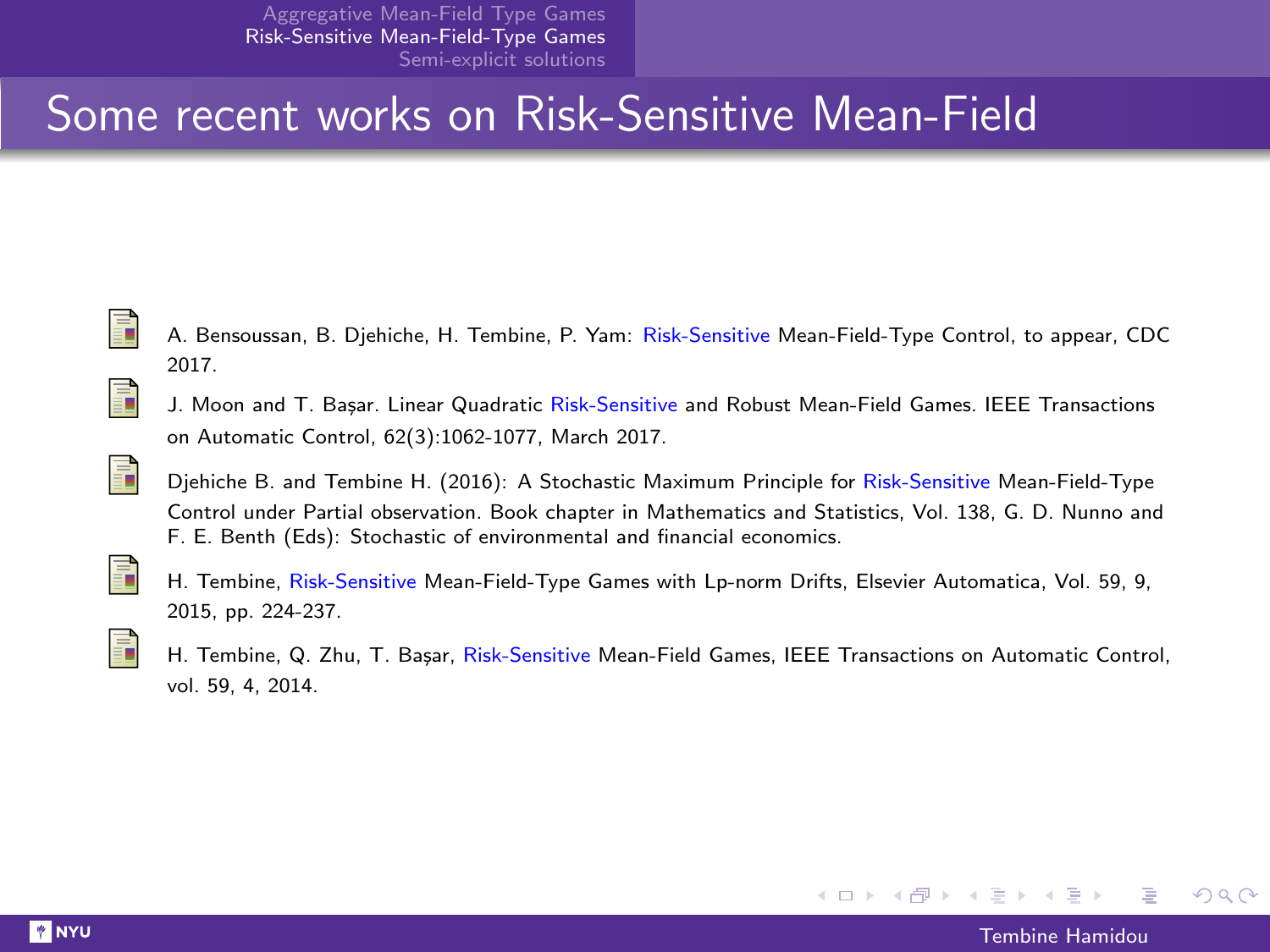## Risk Sensitive Case

$$
\left\{\begin{array}{l} \sup_{a_i\in\mathcal{A}_i}\frac{1}{\theta_i}\log\left(\mathbb{E}e^{\theta_i\mathcal{R}_{i,\mathcal{T}}}\right)\text{ subject to} \\ s(t)=s_0+\int_0^t bdt'+\int_0^t \sigma dB(t')\\ +\int_0^t\int_{\Theta}\gamma\tilde{N}(dt',d\theta)+\int_0^t \delta\tilde{M}(dt'),\ t>0\\ s(t)=s^{s_0,a,\tilde{s}_0}(t),\ s(0)=s_0\sim m_0,\tilde{s}(0)=\tilde{s}_0\\ m(t,.)=m^{m_0,a,\tilde{s}_0}(t,.)=\mathbb{P}_{s^{s_0,a,\tilde{s}_0}(t)}\\ \sup_{a_i}\mathbb{E}e^{\theta_i[z_i(\mathcal{T})+g_i(s(\mathcal{T}),m(\mathcal{T}),\tilde{s}(\mathcal{T}))]},\\ z_i(t)=\int_0^t r_i\ dt',\\ z_i(0)=0,\\ s(t)\ \text{as above}\\ s(0)=s_0.\end{array}\right.
$$

È

 $QQ$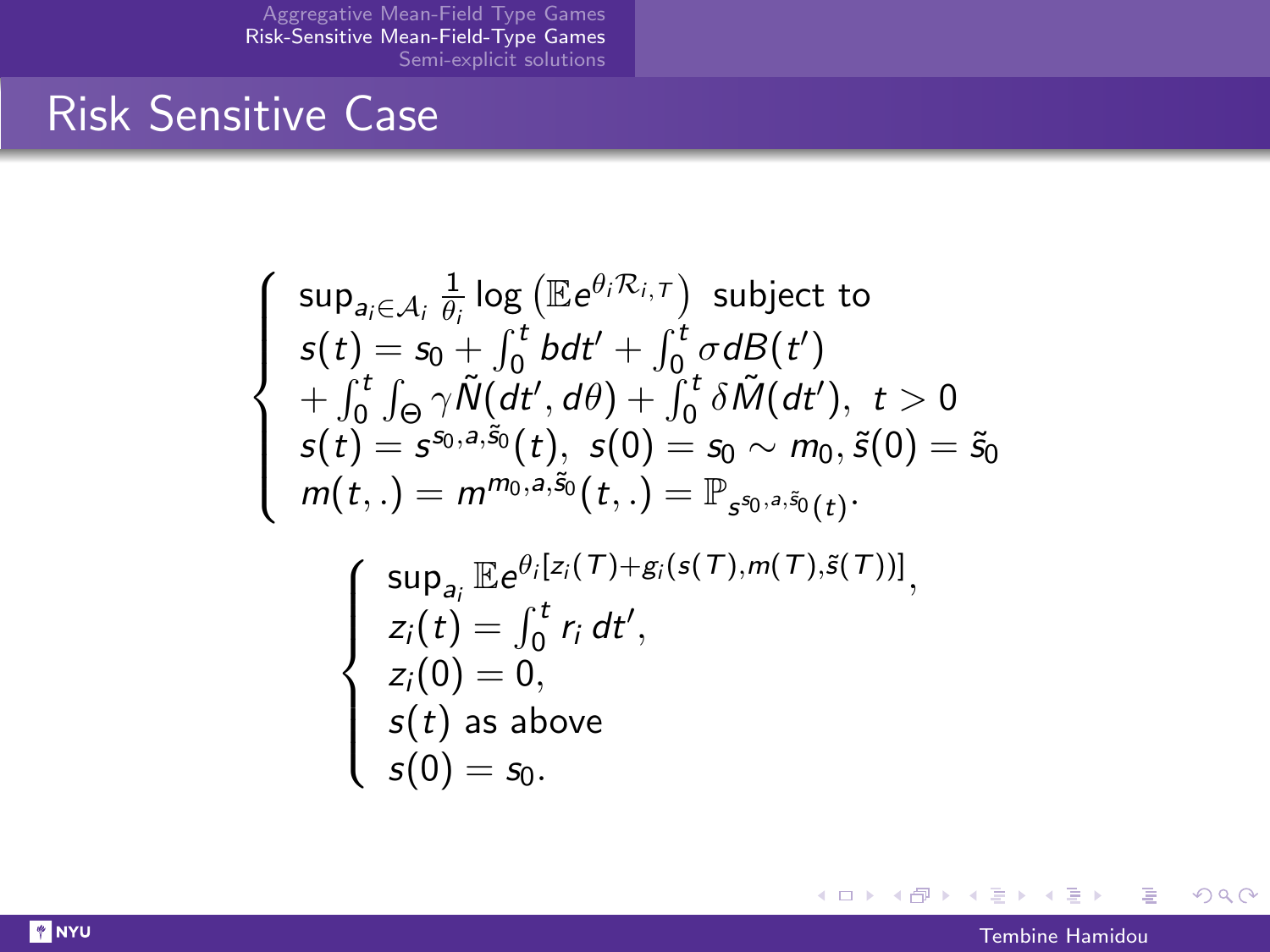$$
0 = \hat{V}_{i,t}^{\theta}(t,\mu) + \int H_{i}^{\theta}\mu(t, dsdz),
$$
  
\n
$$
\hat{V}_{i}^{\theta}(T,\mu) = \int \mu(T, dsdz) e^{\theta_{i}(z_{i} + g_{i}(s, \int_{\tilde{z}} \mu(T, \cdot, d\tilde{z})))},
$$
  
\n
$$
\mu_{t} = -(b\mu)_{s} - (f\mu)_{z} + \frac{1}{2}(\sigma'\sigma\mu)_{ss} + J^{*}[\mu] + \tilde{S}^{*}[\mu],
$$
  
\n
$$
\mu(0, dsdz) = m_{0}(ds)\delta_{0}(dz)
$$

$$
H_i^{\theta} = \sup_{a_i} \left\{ b\hat{V}_{i,s\mu}^{\theta} + \langle r, \hat{V}_{i,z\mu}^{\theta} \rangle + \frac{\sigma^2}{2} \hat{V}_{i,ss\mu}^{\theta} + J[\hat{V}_{i,m}^{\theta}] + \tilde{S}[\hat{V}_{i,m}^{\theta}] \right\}
$$

 $299$ 

重

イロト イ団 トメ ミトメ ミト

**T** NYU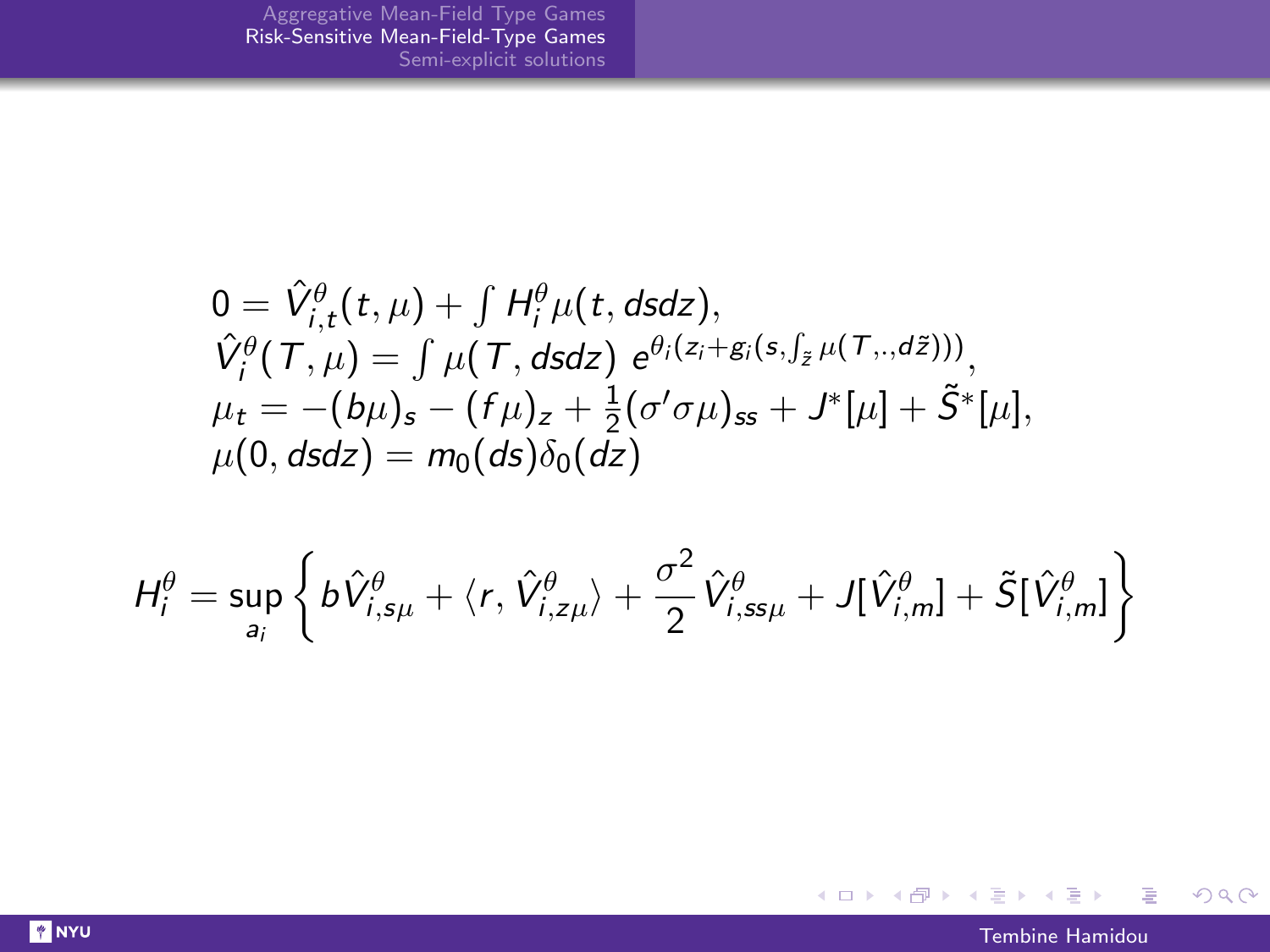$$
\begin{cases}\n d\rho_i^{\theta} = -\{\bar{H}_{i,s}^{\theta} + \frac{1}{\eta_i} \mathbb{E}[\eta_i \bar{H}_{i,s\mu_i}^{\theta}]\} dt \\
 -q_i^{\theta} l_i dt - \int_{\Theta} r_i^{\theta} \omega_i^1 \nu(d\theta) dt - \sum_{k} s_i^{\theta} \omega_i^2 q_k dt \\
 q_i^{\theta} dB + \int_{\Theta} r_i^{\theta} \cdot \tilde{N}(dt, d\theta,.) + s_i^{\theta} \cdot \tilde{M}(dt), \\
 p_i^{\theta}(\mathcal{T}) = g_{i,s} + \frac{1}{\eta_i(\mathcal{T})} \mathbb{E}\{\eta_i(\mathcal{T})g_{i,sm}\}, \\
 d\eta_i = \eta_i \left[ l_i dB + \int \omega_i^1(t, \theta,.) \tilde{N}(dt, d\theta, \tilde{s}) + \sum_{k} \omega_i^2(t, k) \tilde{M}(dt, k) \right], \\
 \eta_i(\mathcal{T}) = \theta_i e^{\theta_i [z_i(\mathcal{T}) + g_i(s(\mathcal{T}), m(\mathcal{T}, .))]} \n\end{cases} \tag{2}
$$

$$
\bar{H}_{i}^{\theta}=r_{i}+bp_{i}^{\theta}+\sigma(q_{i}^{\theta}+I_{i}p_{i}^{\theta})+\int \gamma[r_{i}^{\theta}+\omega_{i}^{1}p_{i}^{\theta}]\nu(d\theta)dt+\sum_{k}\delta[s_{i}^{\theta}+\omega_{i}^{2}p_{i}^{\theta}]q_{k},
$$

 $299$ 

重

 $\mathcal{A} \otimes \mathcal{P} \rightarrow \mathcal{A} \otimes \mathcal{P} \rightarrow \mathcal{A} \otimes \mathcal{P} \rightarrow \mathcal{A} \otimes \mathcal{P}$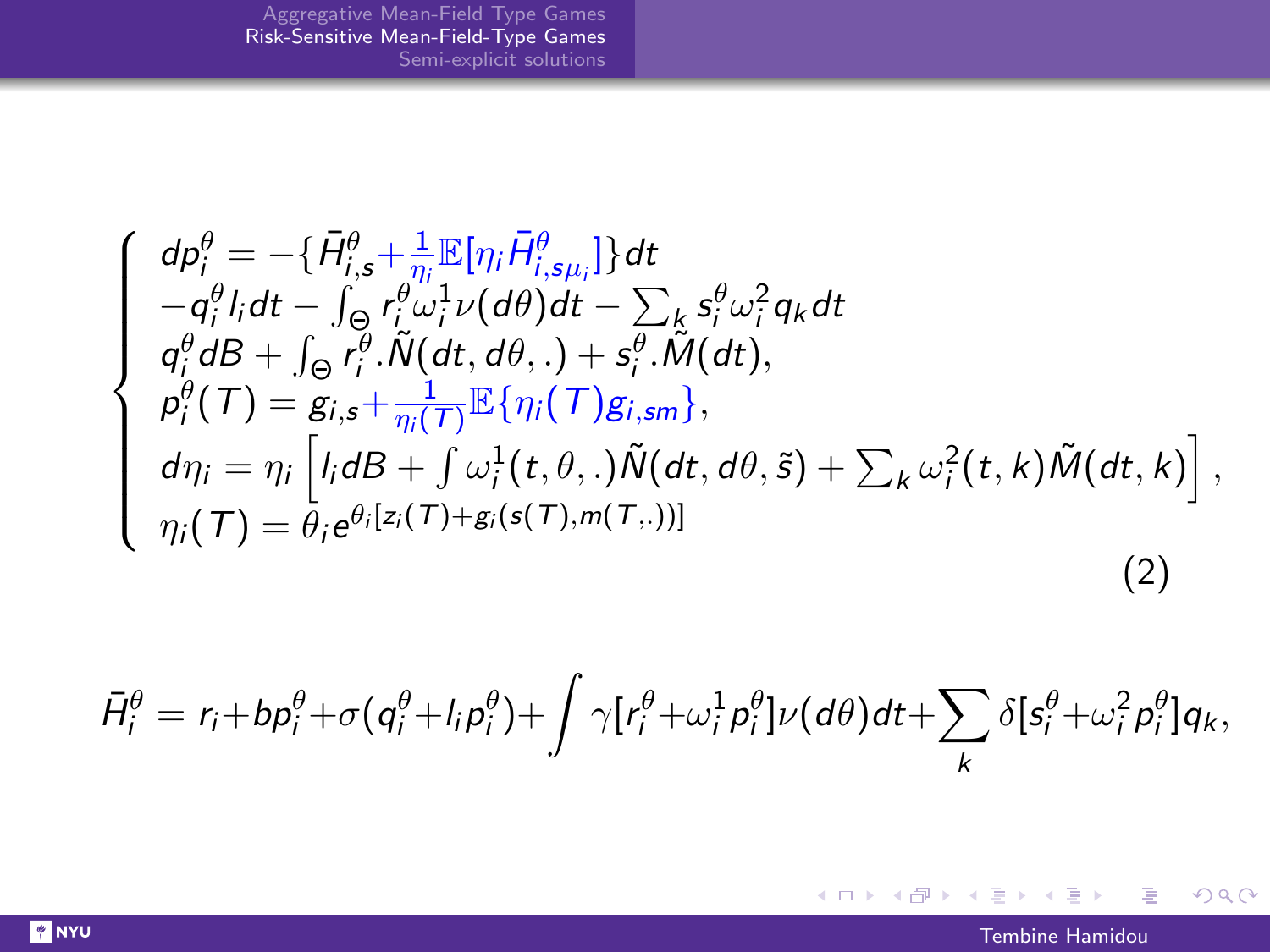$$
\begin{cases}\n\rho_{i}^{\theta} = \frac{\hat{v}_{i,s}^{*}}{\hat{v}_{i,z}^{*}} = \frac{\hat{v}_{i,s}^{*}}{\eta_{i}} \\
q_{i}^{\theta} = \frac{1}{\eta_{i}} [\sigma \hat{v}_{i,ss}^{*} - \sigma p_{i}^{\theta} \hat{v}_{i,sz}^{*}] \\
r_{i}^{\theta} = \frac{1}{\eta_{i}} [\hat{v}_{i,s}^{*}(s + \gamma, \tilde{s}) - \hat{v}_{i,s}^{*}(s, \tilde{s})] \\
-\frac{1}{\eta_{i}} p_{i}^{\theta} {\hat{v}_{i,z}^{*}(s + \gamma, \tilde{s}) - \hat{v}_{i,z}^{*}(s, \tilde{s})}, \\
s_{i}^{\theta}(t) = \frac{1}{\eta_{i}} [\hat{v}_{i,s}^{*}(s + \delta, k) - \hat{v}_{i,s}^{*}(s, \tilde{s})] \\
-\frac{1}{\eta_{i}} p_{i}^{\theta} [\hat{v}_{i,z}^{*}(s + \delta, k) - \hat{v}_{i,z}^{*}(s, \tilde{s})], \\
\eta_{i} = \hat{v}_{i,z}^{*} = \hat{V}_{i,z\mu_{i}}^{\theta}, \\
l_{i} = \sigma \frac{\hat{v}_{i,sz}^{*}}{\hat{v}_{i,z}^{*}} = \sigma \frac{\hat{v}_{i,sz}^{*}}{\eta_{i}}, \\
\omega_{i}^{1} := \frac{1}{\eta_{i}} (\hat{v}_{i,z}^{*}(s + \gamma, .) - \hat{v}_{i,z}^{*}), \\
\omega_{i}^{2} := \frac{1}{\eta_{i}} (\hat{v}_{i,z}^{*}(s + \delta, k) - \hat{v}_{i,z}^{*}).\n\end{cases}
$$
\n(3)

 $299$ 

重

 $\mathcal{A} \otimes \mathcal{P} \rightarrow \mathcal{A} \otimes \mathcal{P} \rightarrow \mathcal{A} \otimes \mathcal{P} \rightarrow \mathcal{A} \otimes \mathcal{P}$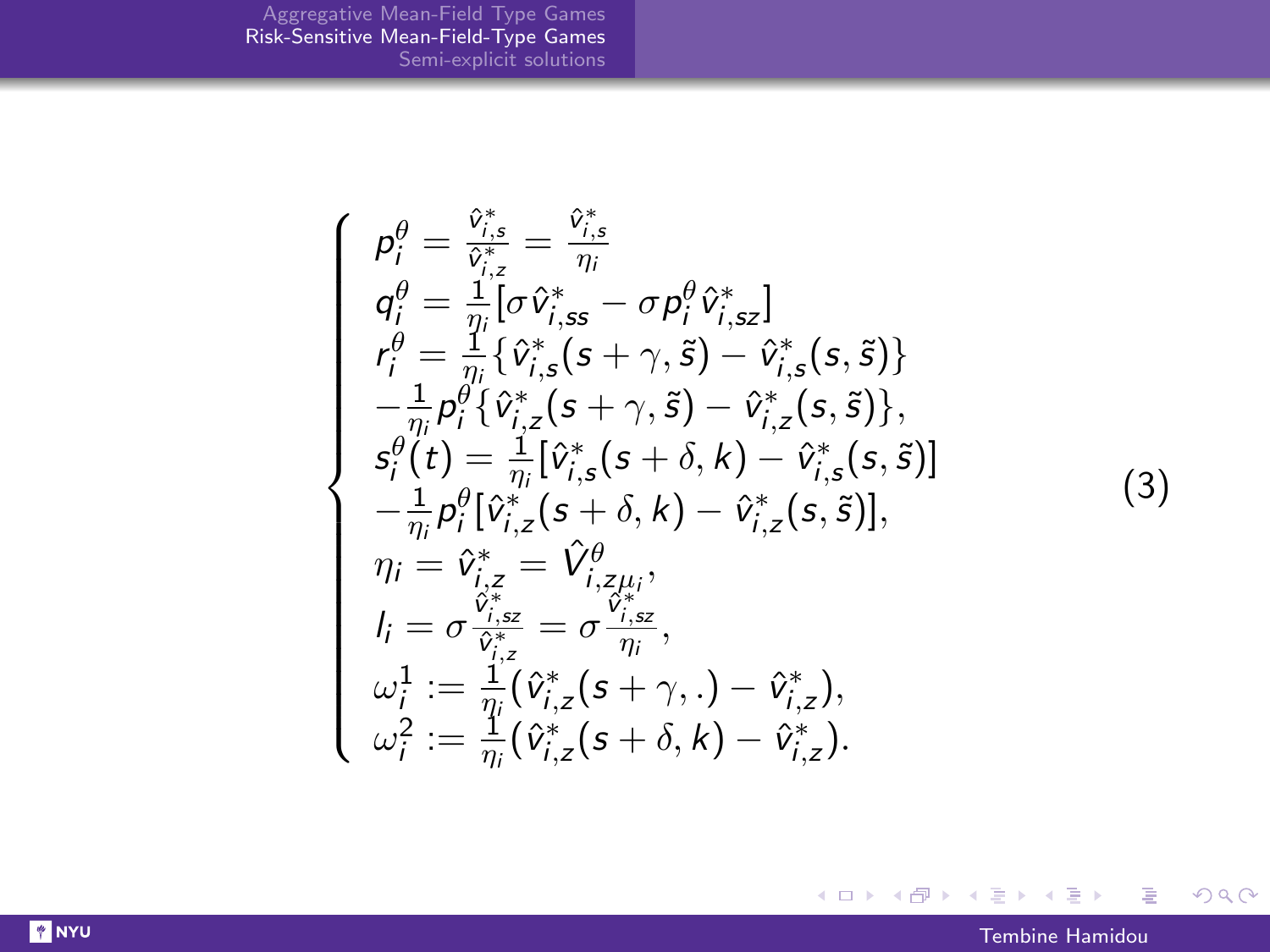### <span id="page-28-0"></span>Example: Non-quadratic

$$
\begin{array}{l} \mathcal{A}_1 = \mathbb{R}_+,\ \mathcal{A}_2 = [0,1],\ b:=-a_1+(1-a_2)\kappa_1s+a_2\kappa_2s,\\ \kappa_j = \kappa_j(t,\tilde{s}),\ \sigma:=a_2s\tilde{\sigma}(t,\tilde{s}),\ \gamma:=a_2s\tilde{\gamma}(t,\theta,\tilde{s}),\ \delta=0.\\ r:=e^{-\beta t}\frac{a_1(t)^{\alpha(\tilde{s})}}{\alpha(\tilde{s})},\quad \alpha(\tilde{s})<1 \end{array}
$$

$$
g := e^{-\beta T} \frac{s(T)^{\alpha(\tilde{s})}}{\alpha(\tilde{s})} + e^{-\beta T} u^{\epsilon} \left[ \frac{1}{\alpha(\tilde{s})} \mathbb{E} s(T)^{\alpha(\tilde{s})} \right].
$$

Tembine Hamidou

 $QQ$ 

Ε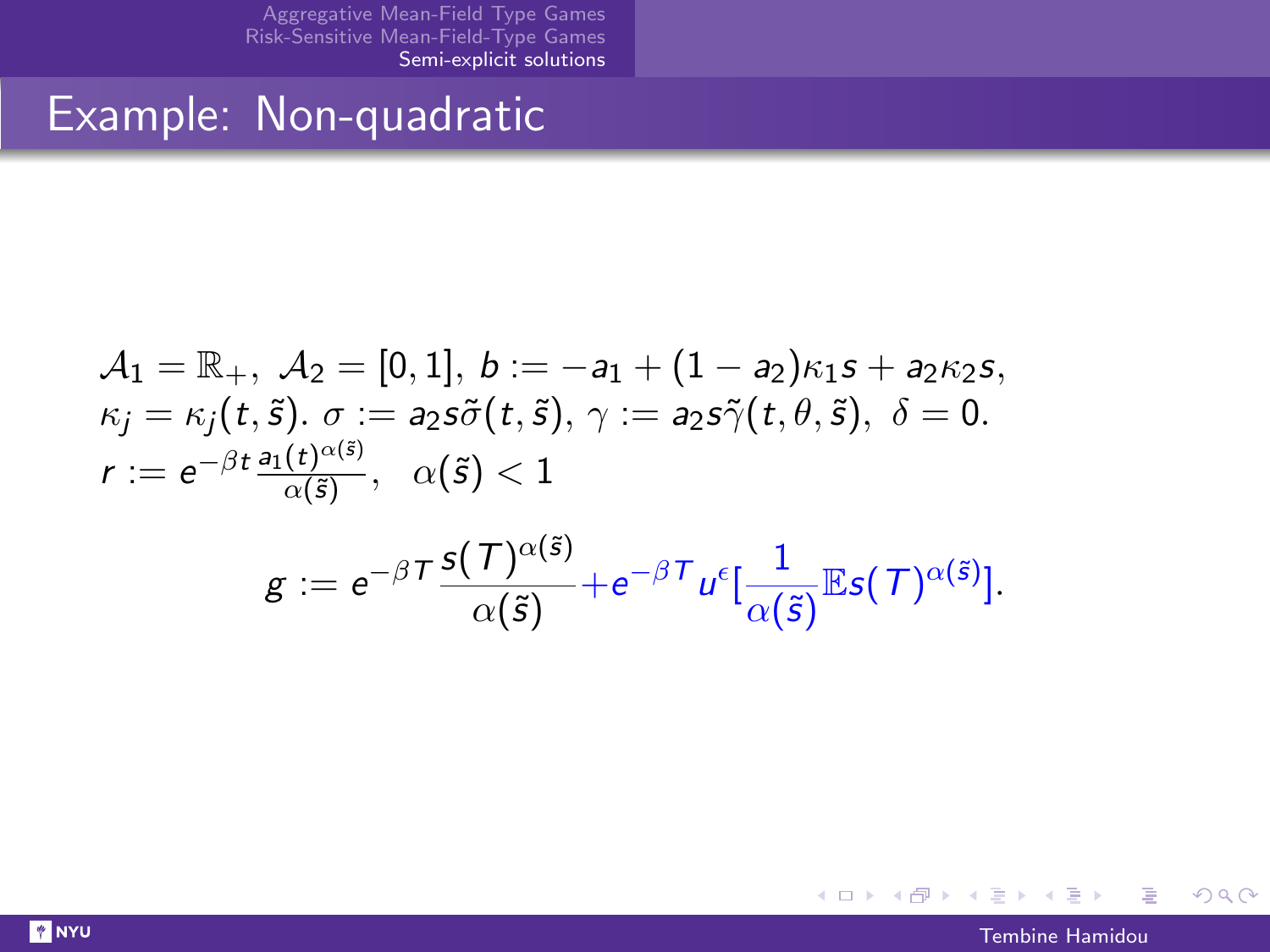### Best response strategies

$$
\hat{V}_m(t,s,\tilde{s})=\xi_1(t)\frac{s^{\alpha(\tilde{s})}}{\alpha(\tilde{s})}+\xi_2(t)\frac{s^{\alpha(\tilde{s})}}{\alpha(\tilde{s})}u_s^{\epsilon}[\frac{1}{\alpha(\tilde{s})}\int y^{\alpha(\tilde{s})}m(t,dy)]+o(\epsilon)
$$

### Best response 1

$$
a_1^* = s \left( e^{\beta t} [\xi_1 + \xi_2 u_s^{\epsilon}(\bar{m}_{\alpha})] \right)^{\frac{1}{\alpha(\bar{s})-1}}
$$

#### Best response 2

$$
0 = [-\kappa_1(t, \tilde{s}) + \kappa_2(t, \tilde{s})] + a_2 \tilde{\sigma}(t, \tilde{s})^2 [\alpha(\tilde{s}) - 1] + \int_{\mathbb{R}} \tilde{\gamma}(t, \theta, \tilde{s}) [(1 + a_2 \tilde{\gamma})^{\alpha(\tilde{s}) - 1} - 1] \nu(d\theta)
$$

 $\equiv$  $\rightarrow$ 

**K ロ ト K 何 ト K** 

 $QQ$ 

Þ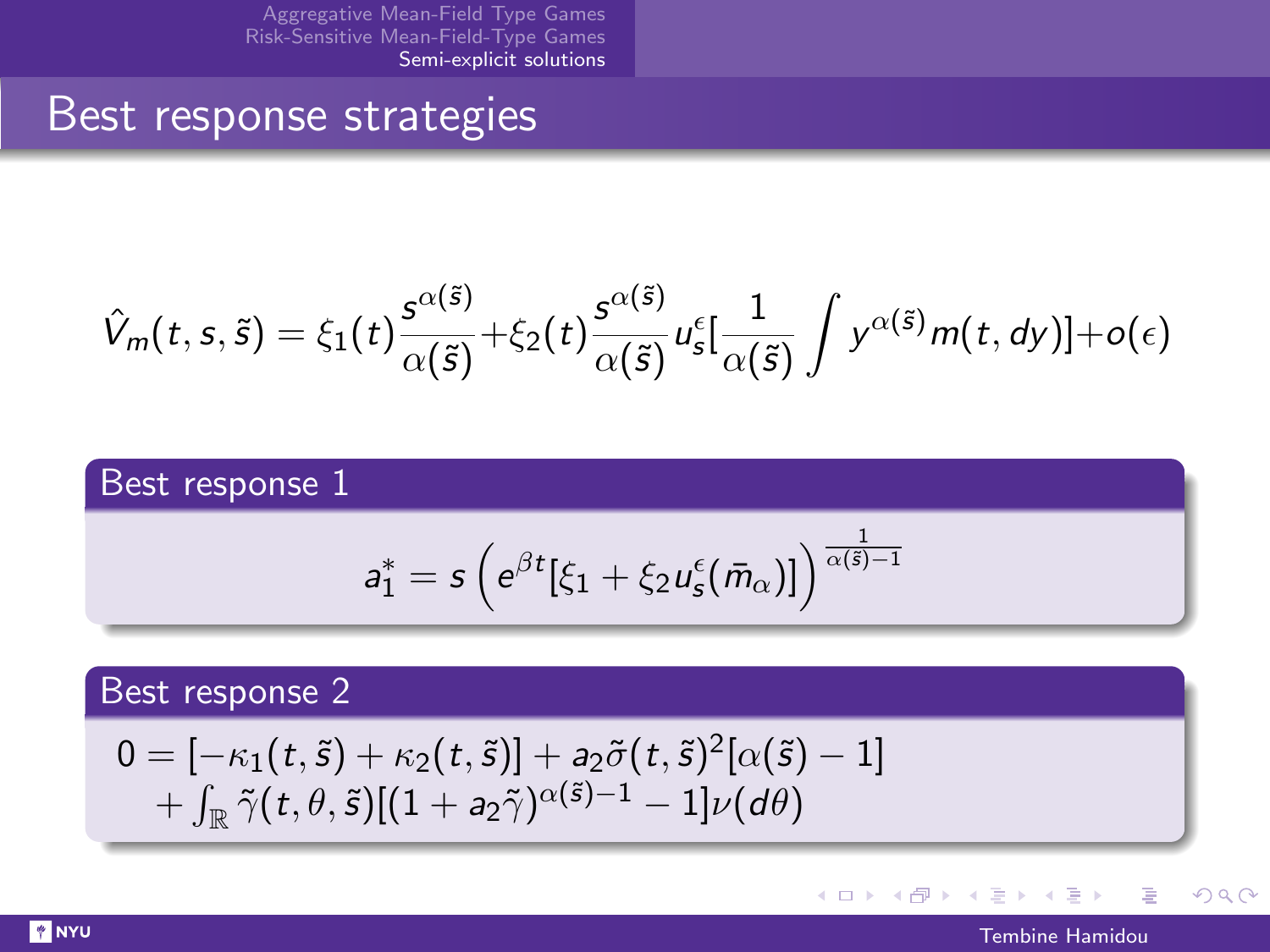# Semi-explicit solution/approximation: ODE

$$
\xi_{1,t} + e^{\frac{\beta}{\alpha-1}t}(1-\alpha(\tilde{s})).\xi_1^{1+\frac{1}{\alpha(\tilde{s})-1}} + \Omega.\xi_1 \n+ \sum_{k\neq \tilde{s}} q_{\tilde{s}k}[\xi_1(t,k) - \xi_1(t,\tilde{s})] = 0, \n\xi_1(T,\tilde{s}) = e^{-\beta T}, \n\xi_{2,t} \frac{u^{\epsilon}[\bar{m}_{\alpha}]}{\bar{m}_{\alpha}u^{\epsilon}_{\tilde{s}}(\bar{m}_{\alpha})} + \xi_2[e^{\frac{\beta}{\alpha-1}t}\alpha(\tilde{s})\xi_1^{\frac{1}{\alpha(\tilde{s})-1}} + \Omega] \n+ \sum_{k\neq \tilde{s}} q_{\tilde{s}k}\{\xi_2(t,k) - \xi_2(t,\tilde{s})\}, \n\xi_2(T,\tilde{s}) = e^{-\beta T}, \n\frac{d}{dt}\bar{m}_{\alpha} = \bar{m}_{\alpha}\{-\alpha e^{\frac{\beta}{\alpha-1}t}(\xi_1 + \xi_2 u^{\epsilon}_{\tilde{s}})^{\frac{1}{\alpha-1}} + \Omega\} \n+ \sum_{k\neq \tilde{s}} q_{\tilde{s}k}[\xi_2(t,k) - \xi_2(t,\tilde{s})], \n\bar{m}_{\alpha}(0) := c_0.
$$

 $QQ$ 

B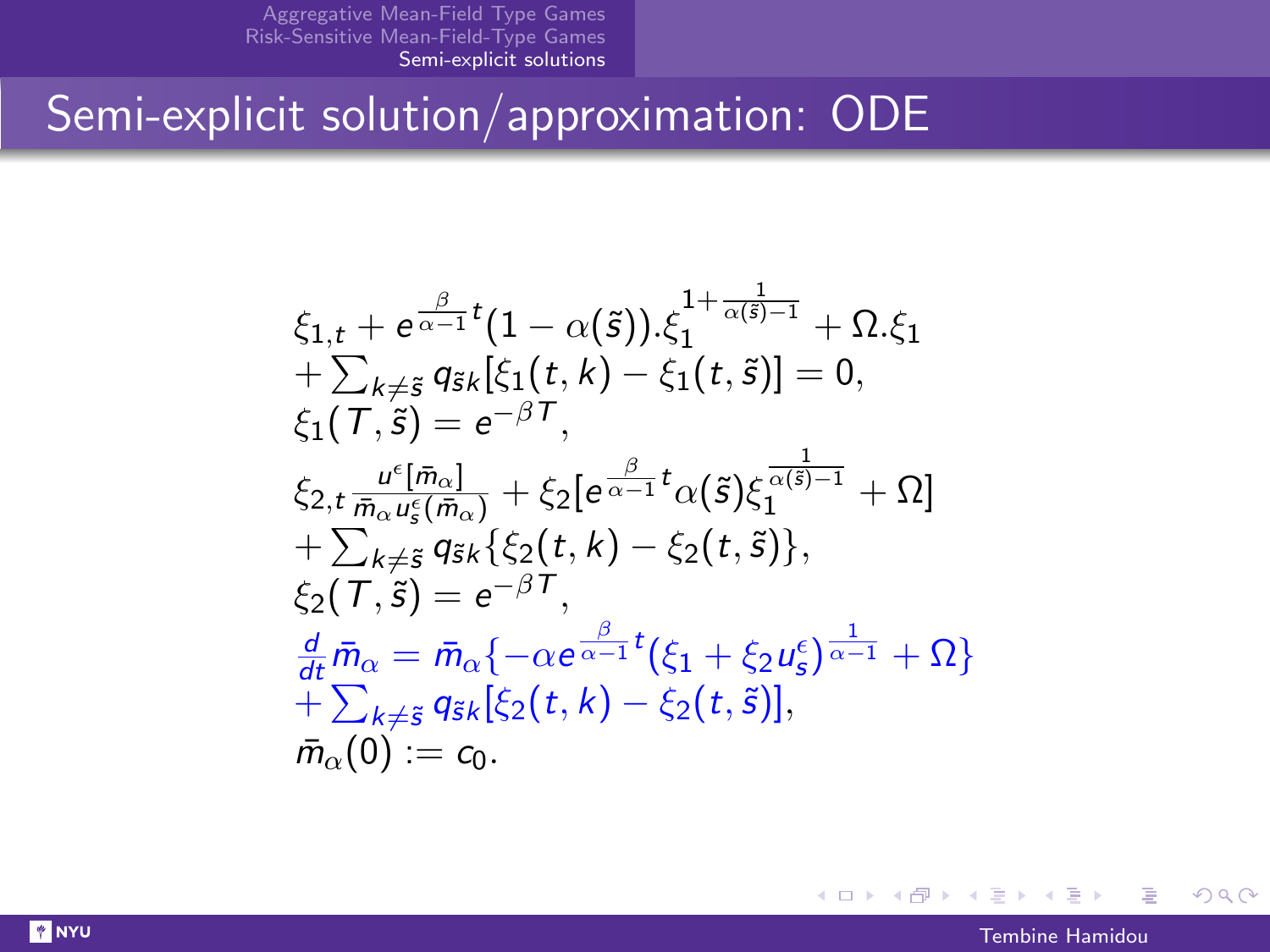$$
\Omega := [\kappa_1 - (\kappa_1 - \kappa_2) a_2 + \frac{1}{2} [a_2 \tilde{\sigma}(t, \tilde{s})]^2 (\alpha(\tilde{s}) - 1)] \alpha(\tilde{s})
$$
  
+ 
$$
\int_{\mathbb{R}} \{ (1 + a_2 \tilde{\gamma})^{\alpha} - 1 - a_2 \tilde{\gamma} \alpha \} \nu(d\theta).
$$



 $299$ 

重

イロン イ団 メイモン イモン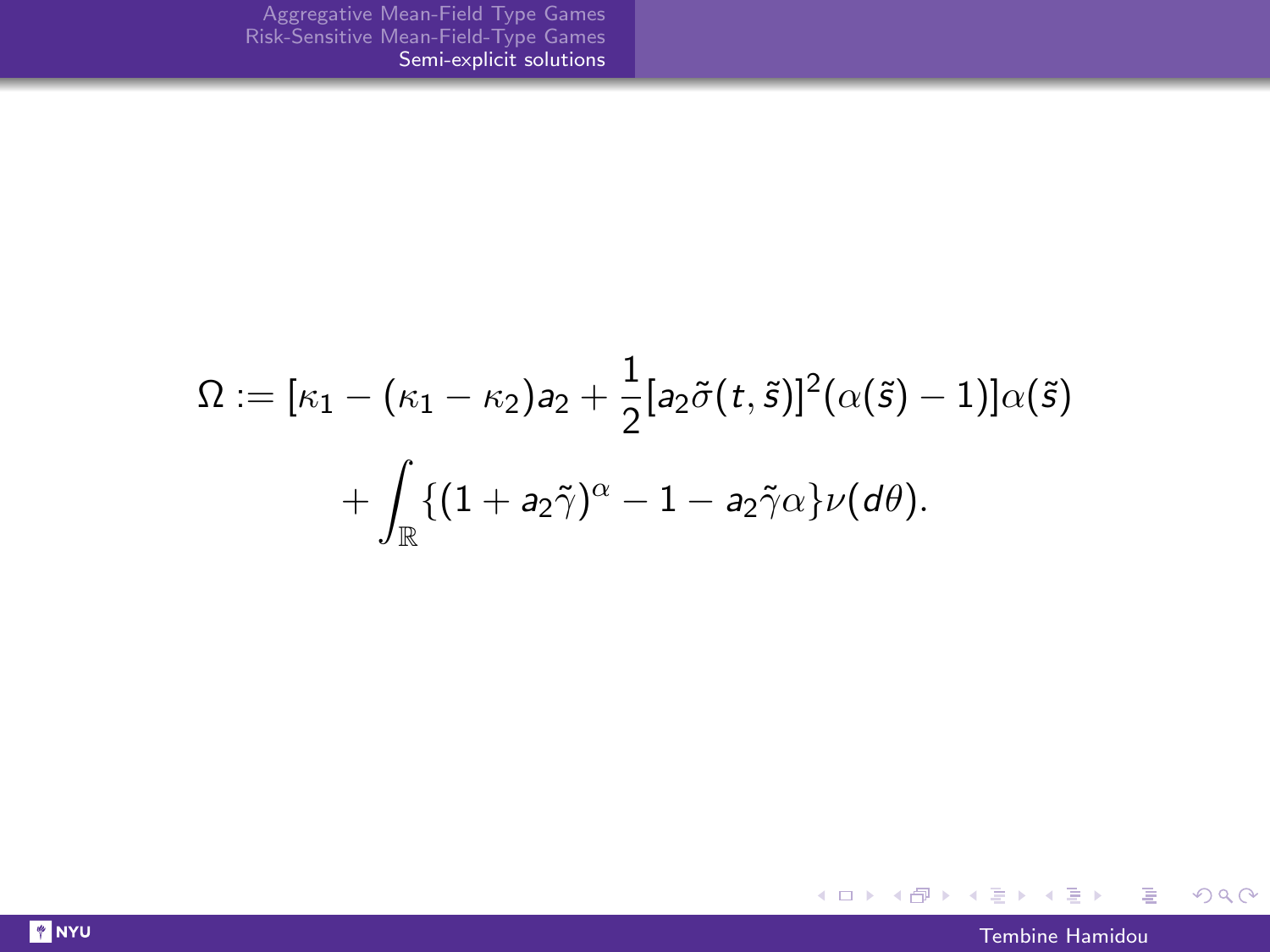# Conclusion & Ongoing works

#### Summary

- Aggregative structure  $\rightarrow$  FINITE dimension SMP
- Linear structure of SMP  $\rightarrow$  existence and uniqueness (under H0)
- Price of "symmetrization"  $\rightarrow$  unbounded

### Ongoing works

- Semi-explicit solutions for risk-sensitive problems
- Multi-level building evacuation, traffic video analytics

Videos at: https://youtu.be/VnODWGDTQsE

つへへ

イロト イ母 トイヨ トイヨト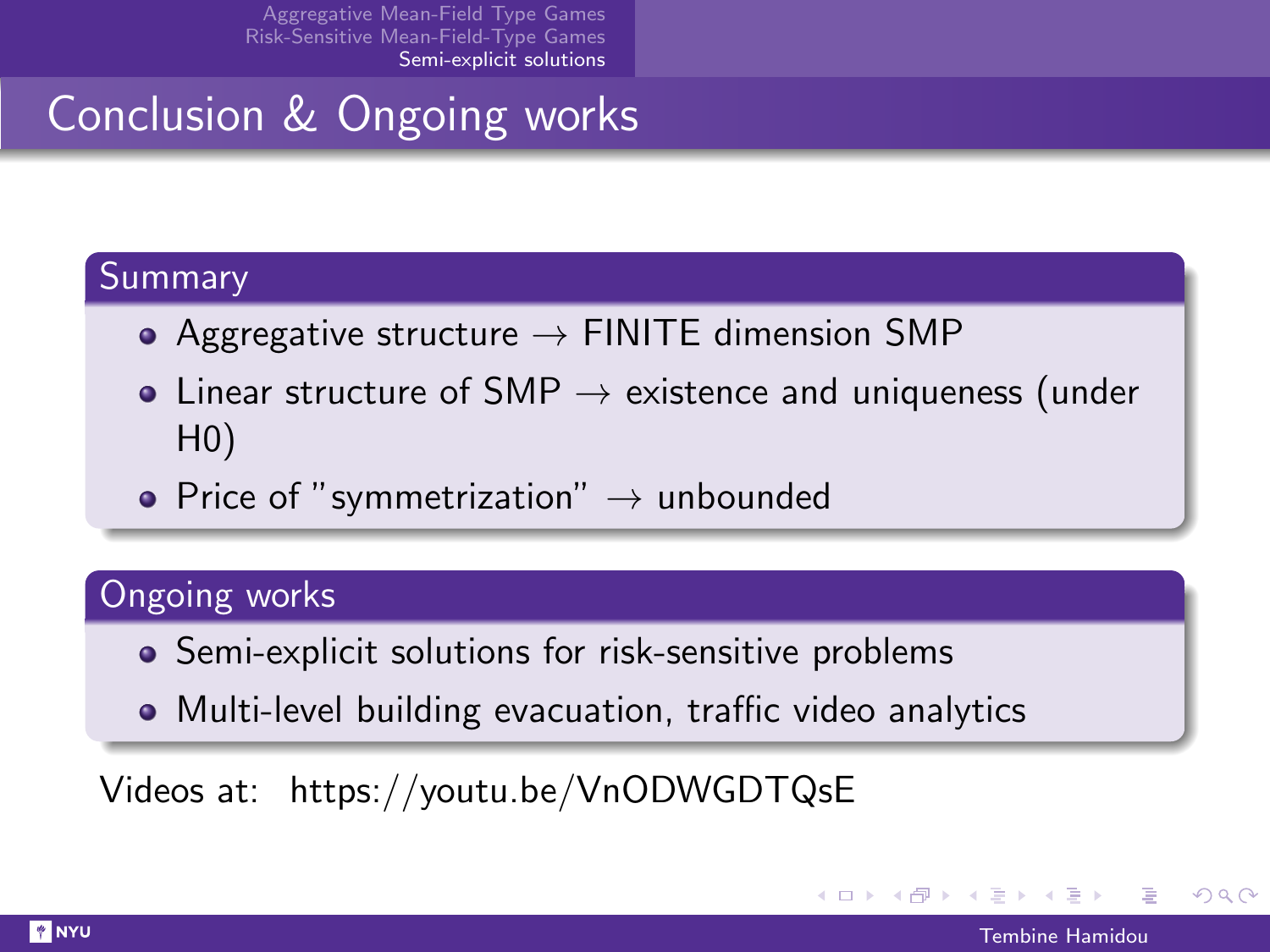### THANK YOU



È

 $299$ 

メロト メタト メミト メミト